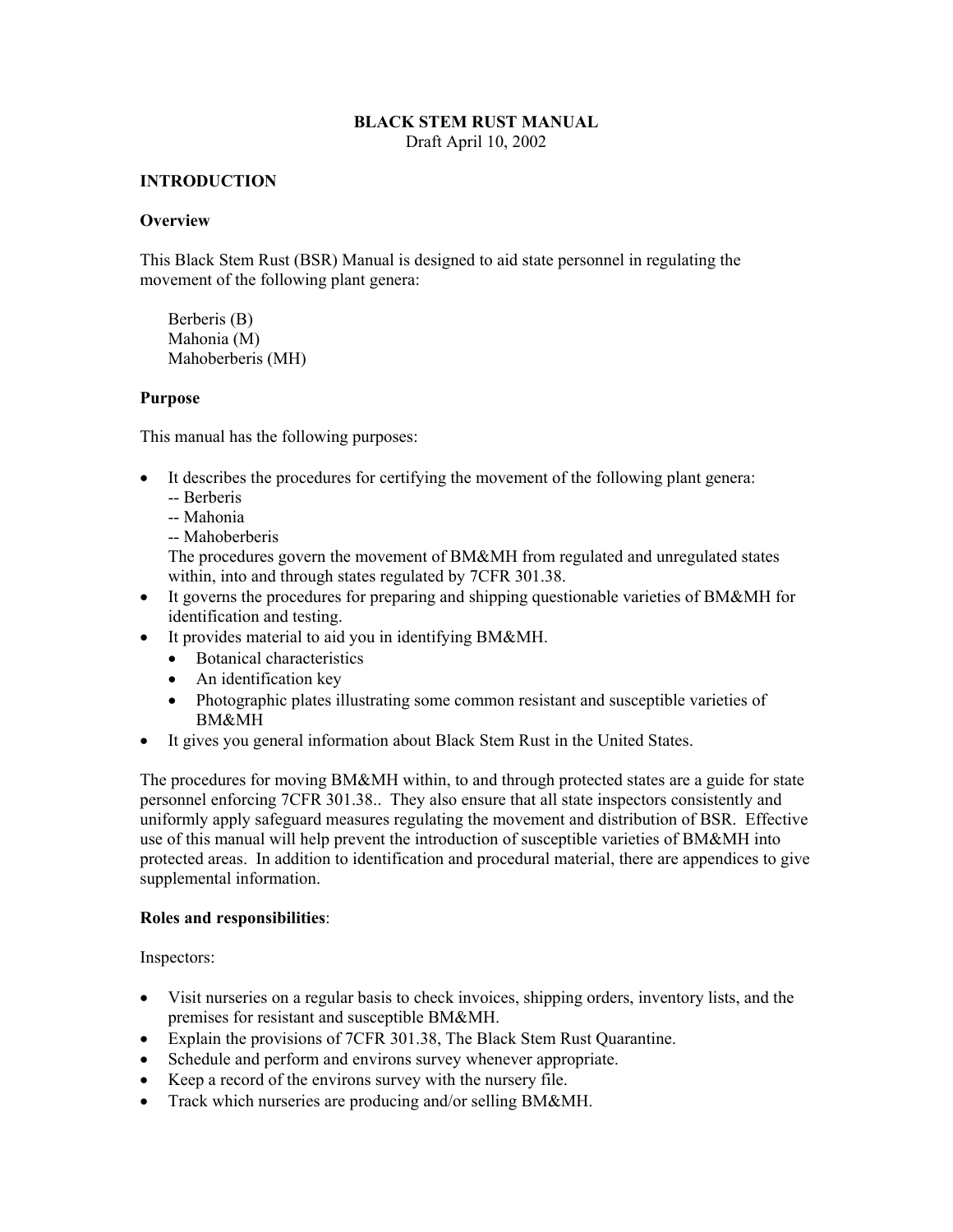- Certify resistant BM&MH for movement.
- Refuse to certify susceptible BM&MH for movement.
- Remove and destroy susceptible BM&MH in regulated states.
- Issue compliance agreements for BM&MH movement within and/or to protected states when appropriate.
- Send BM&MH for identification and testing when appropriate.

State supervisory personnel

- Act as liaison between field personnel and the following individuals:
	- -- BM&MH identification specialists
	- -- Cereal Rust Laboratory (testing for susceptibility)
	- -- Federal Plant Protection and Quarantine personnel
	- -- Training personnel at the Professional Development Center
- Assist operators in answering questions and in problem solving
- Monitor work and review certificates issued by inspectors.
- Inform inspectors about changes in the program operation.
- Evaluate the BSR Manual and program operations
- Report procedural improvement suggestions to Federal Plant Protection and Quarantine personnel.

Federal Cooperators

• Revise the Federal Quarantine to meet the needs of the Black Stem Rust Program.

#### **Compliance Agreement (CA)**

A CA permits a nursery representative to send multiple shipments of BM&MH to authorized locations. The nursery representative can affix a certificate or label, or stamp on the package without the inspector being present. NOTE: The shipment must be inspected and approved by the state inspector prior to certification and shipment.

The BSR regulations, 7CFR 301.38-6 authorizes CA's for use with Limited Permits or Certificates. With the first shipment the shipping nursery should enclose the description of the cultivars for identification.

Limited Permits:

Limited permits may be issued, either individually or under compliance agreement, for regulated articles not eligible for certification when the applicant can meet the following conditions:

- 1. The destination(s) to which the regulated articles to be moved must be specified on the limited permit.
- 2. The destination(s) to which the regulated articles are to be moved must be outside of a protected area.
- 3. The regulated articles to be moved must be placed in a closed sealed container that prevents unauthorized removal of the regulated article and the container must remain sealed until the regulated article reaches the final destination state on the limited permit.
- 4. At the final destination, the sealed container must be opened only in the presence of an inspector or with the authorization of an inspector obtained expressly for that shipment.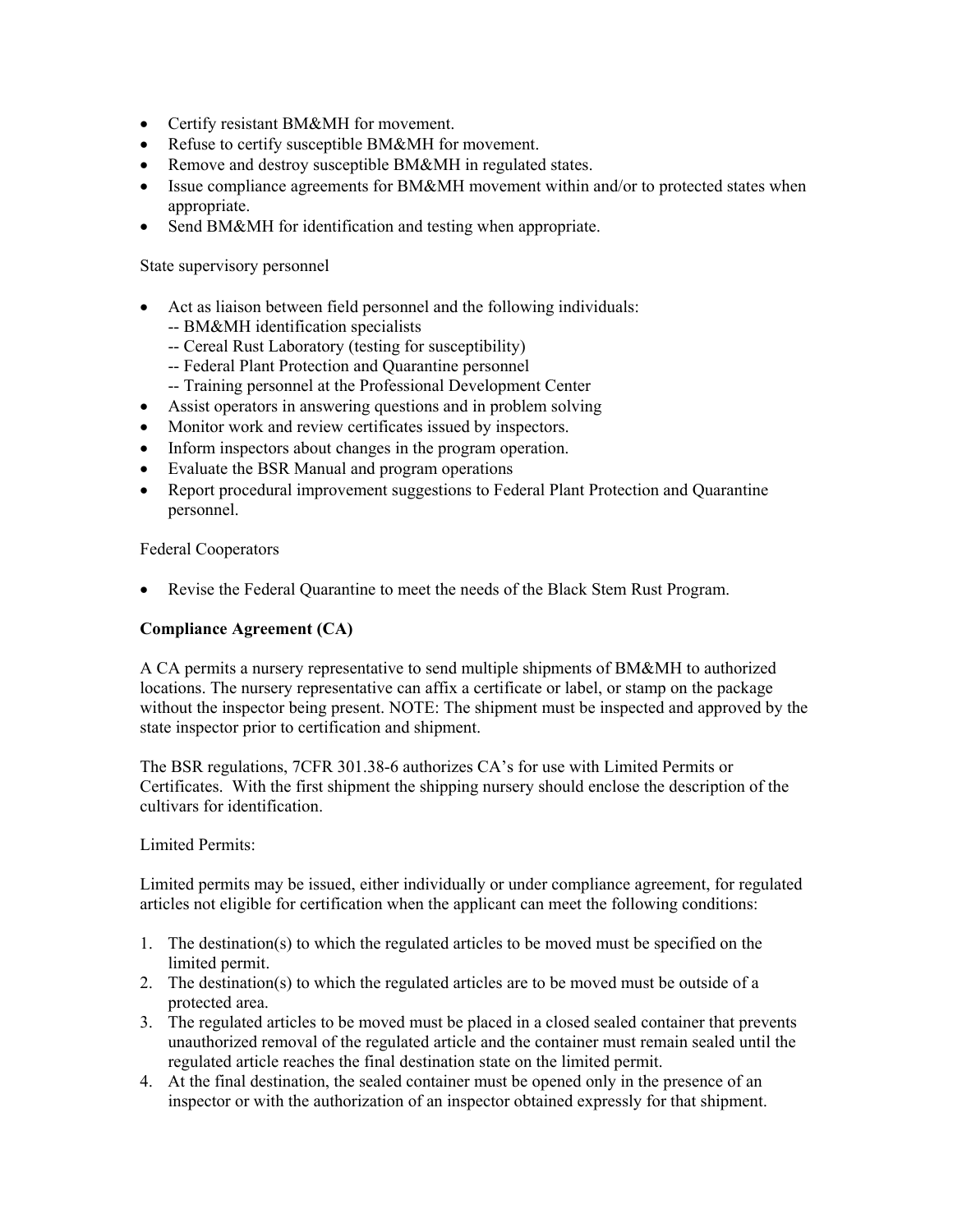These conditions can be met in a variety of ways. It will be up to the inspector issuing the limited permits or drawing up the compliance agreement to assure that the agreements section of the compliance agreement contains language sufficient to insure that the four conditions stated above are met.

### **Certificates**:

A document which allows the unregulated movement of resistant varieties and cultivars of BM&MH within and into protected states. There are five types of certificates:

- A certificate PPQ form 540
- A sticky back label PPQ form 527
- A stamp (rubber stamp provided by the PPQ State Plant Health Director
- Authorized imprint on shipping documents.
- Certificate of Quarantine Compliance

For a shipper or nursery representative to receive a certificate, the BM&MH must meet the following conditions:

| If the BM&MH specimen for shipment is: | Then the specimens must meet the following<br>conditions specified in the nursery inspection<br>manual: |
|----------------------------------------|---------------------------------------------------------------------------------------------------------|
| Seed                                   | Step 3 and Step 5                                                                                       |
| Cutting or plant                       | Step 3, Step 4 and Step 6                                                                               |

Type of certification for the shipment:

| If the individual plants or pots are: | Certificate may be:                              |
|---------------------------------------|--------------------------------------------------|
| Labeled or tagged                     | A stamp affixed to the shipping document         |
| Not labeled or tagged                 | Affix a sticky back label or other certification |
|                                       | evidence to each pot or plant.                   |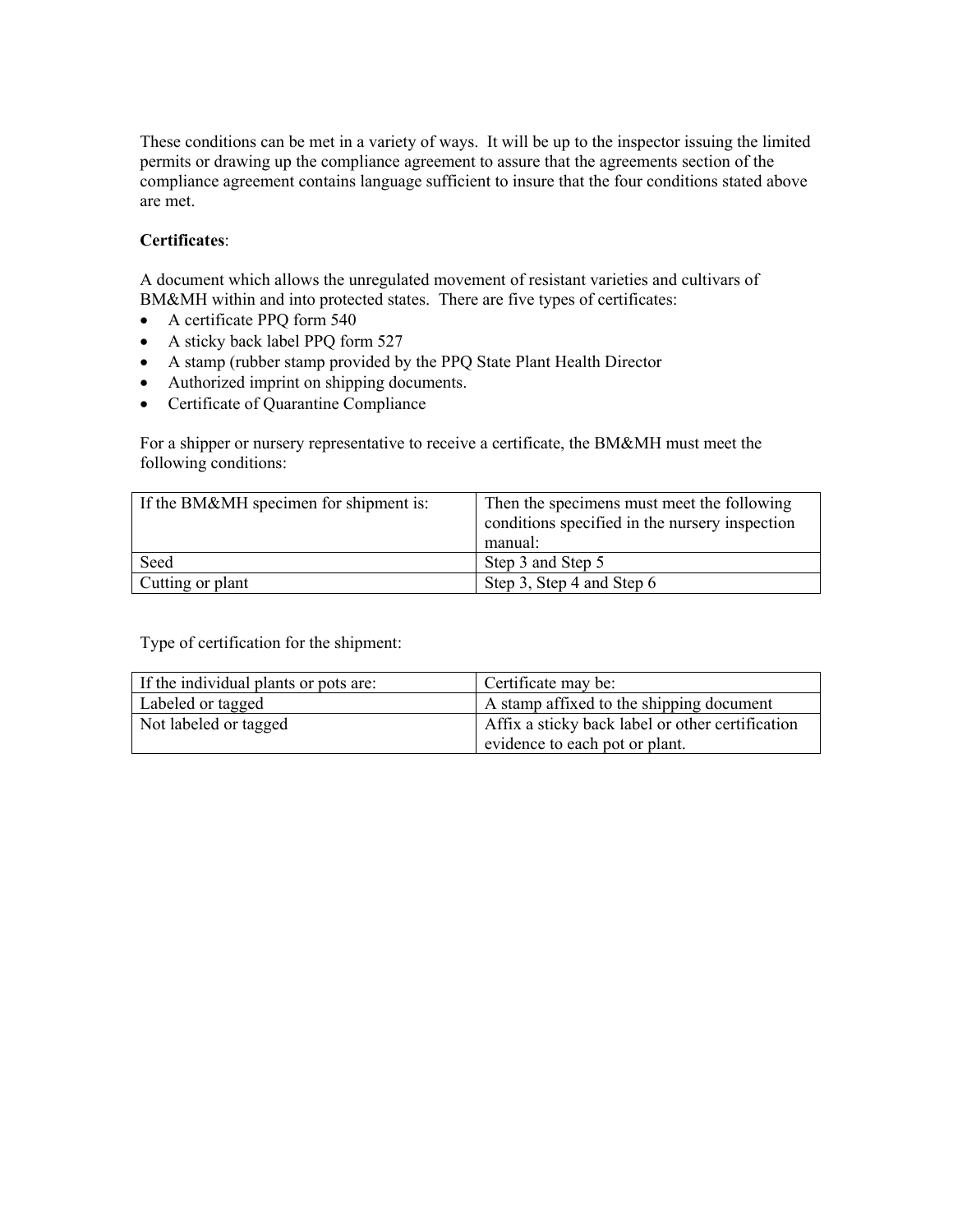### **INSPECTING NURSERIES IN STATES PROTECTED BY 7CFR 301.38 (BLACK STEM RUST QUARANTINE)**

#### Methods and Procedures

Prior to shipping BM&MH within the State or to a protected State, a nursery representative must notify the State inspector. The State inspector will then go to the nursery to certify movement.

Step 1—Explaining the Provisions of 7CFR 301.38

Give a copy of 7CFR 301.38 to the nursery representative, and using the information therein, explain the provisions to him or her. See Appendix for a copy of 7CFR 301.38.

Step 2 – Reviewing Invoices, Shipping Orders, and Inventory Lists

- 1. Review all invoices, shipping orders, and inventory lists for incoming and outgoing shipment since your last visit to the nursery.
- 2. Record the following kinds of shipments:
	- --BM&MH shipped intrastate
	- -- BM&MH shipped to a State regulated for black stem rust
	- -- BM&MH scheduled to be shipped intrastate
	- -- BM&MH scheduled to be shipped to a State regulated for black stem rust
- 3. Ask the nursery representative if there are any BM&MH on the premises other than those listed on the invoices, shipping orders, and inventory lists. If there are other BM&MH, ask the nursery representative to show them to you.

Step 3 – Determining if Each Variety is Correctly Named

Use the following instructions to determine variety resistance/susceptibility

Step 3a – Comparing names with 7CFR 301.38:

Compare the species/variety name(s) on the invoices, shipping orders, and inventory lists with the names listed in 7CFR 301.38. Then, check the premises for unreported BM&MH nursery stock. See Step 3b.

| If you find the name:     | Then classify the BM&MH as a: |
|---------------------------|-------------------------------|
| Listed in 7CFR 301.38     | Resistant variety             |
| Not listed in 7CFR 301.38 | Susceptible variety           |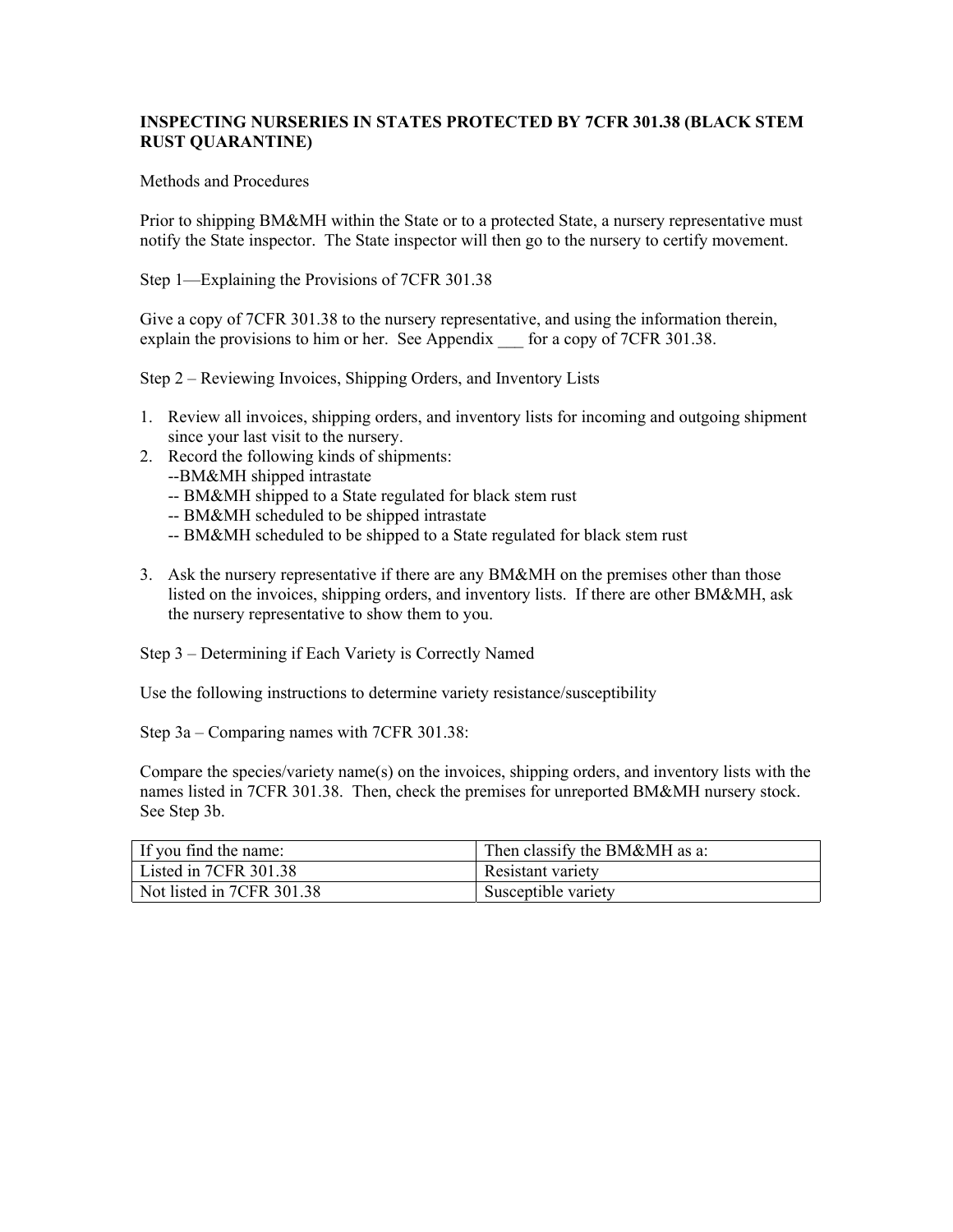# 3a.2 –Result of Comparison

| If you have a:      | And the BM&MH is a: | Then:                                                                                                                                                                                                                                                                                                                                                                                                                                                                                          |
|---------------------|---------------------|------------------------------------------------------------------------------------------------------------------------------------------------------------------------------------------------------------------------------------------------------------------------------------------------------------------------------------------------------------------------------------------------------------------------------------------------------------------------------------------------|
| Resistant variety   | Seed                | Go to Step 5a                                                                                                                                                                                                                                                                                                                                                                                                                                                                                  |
| Resistant variety   | Cutting or Plant    | Go to Step 6a                                                                                                                                                                                                                                                                                                                                                                                                                                                                                  |
| Susceptible variety | Seed                | CLASSIFY as susceptible<br>1.<br>variety<br>Place a "HOLD" on the<br>2.<br>shipment.<br>REFUSE to certify seed<br>3.<br>for movement.<br>4. DETERMINE the origin<br>of the seed.<br>With your supervisor's<br>5.<br>concurrence, ORDER the<br>seed destroyed.<br>DOCUMENT your action<br>6.<br>in the usual manner.                                                                                                                                                                            |
| Susceptible variety | Cutting or plant    | CLASSIFY as a<br>1.<br>susceptible variety.<br>Place a 'HOLD" on the<br>2.<br>shipment.<br>3. REFUSE to certify.<br>GIVE the nursery<br>4.<br>representative the option<br>of destruction of the<br>shipment OR sending the<br>shipment for identification<br>and testing under a limited<br>permit. When sending<br>material for identification,<br>refer to the identification<br>section page number.<br>When sending material for<br>testing, refer to the testing<br>section page number. |

Step 3b – Scouting Nursery Premise to Locate BM&MH After you have completed your inspection and certification of the BM&MH lsited on the invoices, shipping orders and inventory lists, scout the rest of the nursery looking for unreported BM&MH stock.

| If you find:        | And the nursery has:    | Then                    |
|---------------------|-------------------------|-------------------------|
| Unreported BM&MH    | A compliance agreement  | Go to Step 3a1.         |
|                     |                         | With your supervisor's  |
|                     |                         | concurrence, REVOKE the |
|                     |                         | compliance agreement    |
|                     | No compliance agreement | Go to Step 3a           |
| Only reported BM&MH |                         | Go to Step 4            |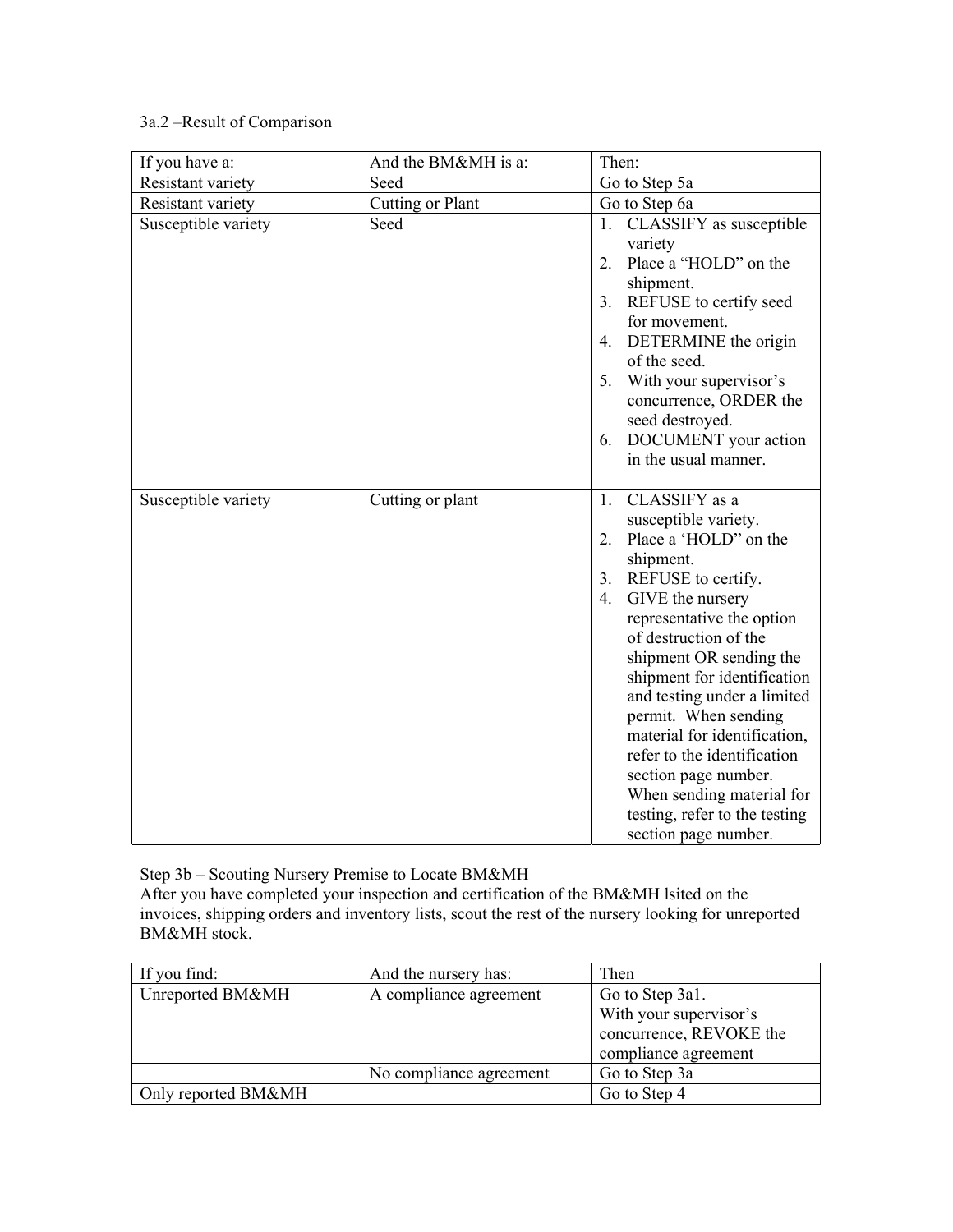| If the genus is: | And is a:          | And shows:         | Then:              |
|------------------|--------------------|--------------------|--------------------|
| <b>Berberis</b>  | Cutting or a plant | At least 2 year's  | Go to Step 6       |
|                  |                    | growth             |                    |
| <b>Berberis</b>  | Cutting or a plant | Less than 2 year's | <b>REFUSE TO</b>   |
|                  |                    | growth             | CERTIFY until age  |
|                  |                    |                    | requirement is met |
| <b>Berberis</b>  | Seed               |                    | Go to Step 5       |
| Mahonia or       | Cutting or a plant | At least 1 year's  | Go to Step 6       |
| Mahoberberis     |                    | growth             |                    |
| Mahonia or       | Cutting or a plant | Less than 1 year's | <b>REFUSE TO</b>   |
| Mahoberberis     |                    | growth             | CERTIFY until age  |
|                  |                    |                    | requirement is met |

Step 4 – Determining if Plants and Cuttings Meet Age Requirement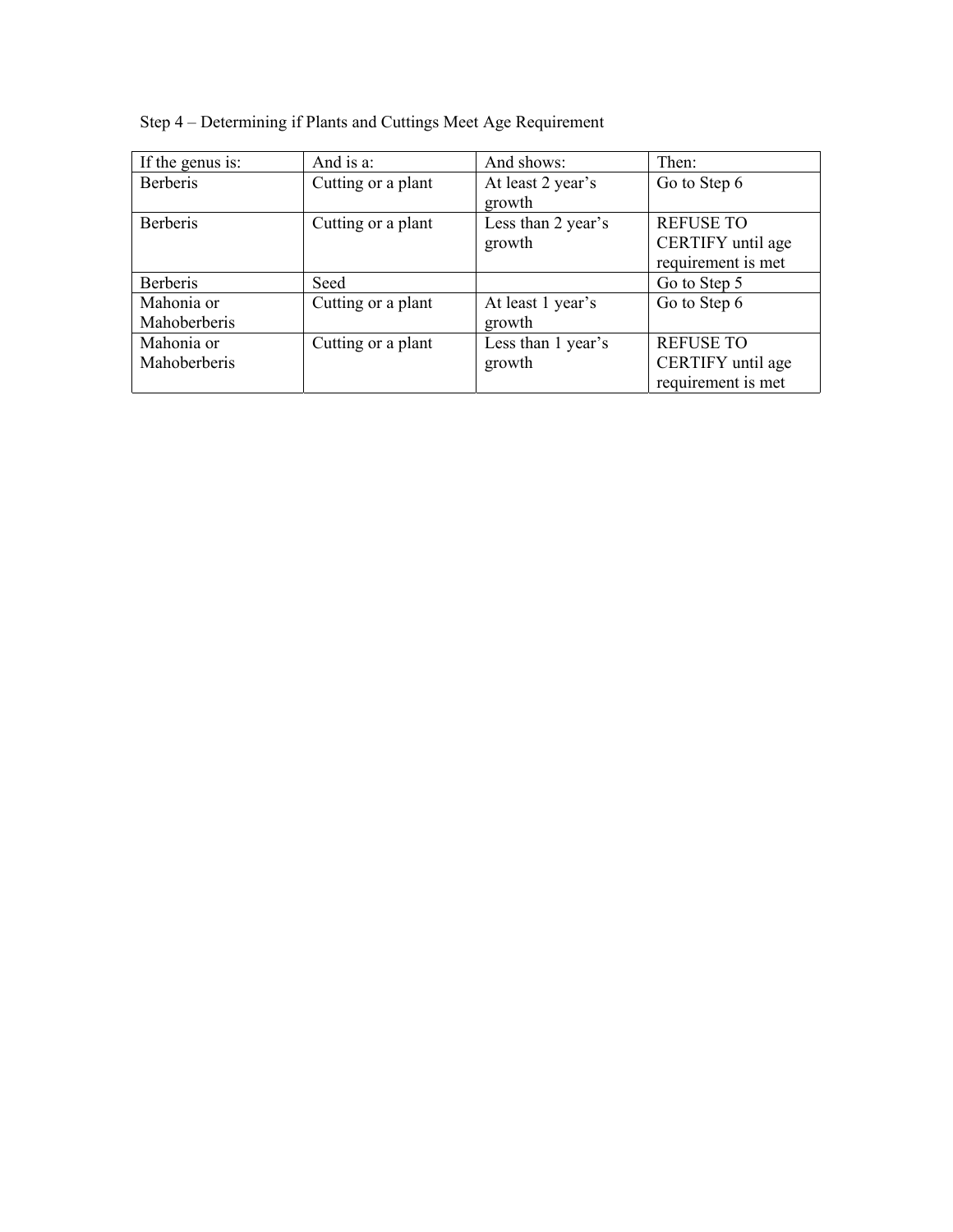Step 5 – Ensuring Seeds are True to Type

When the nursery intends to market BM&MH seeds within or into protected states, you must perform an environs survey or determine the parentage of the seed.

| If the variety name is: | And the seed was:   | And:                    | Then:                              |
|-------------------------|---------------------|-------------------------|------------------------------------|
| Listed in 7CFR          | Produced at the     |                         | Go to Step 5b and                  |
| 301.38                  | nursery you are     |                         | perform an environs                |
|                         | inspecting          |                         | inspection                         |
| Listed in 7CFR          | Not produced at the | Produced at a certified | Go to Step 7 to certify            |
| 301.38                  | nursery you are     | seed source             | shipment                           |
|                         | inspecting          |                         |                                    |
| Listed in 7CFR          | Not produced at the | Produced at an          | Go to Step 5b to                   |
| 301.38                  | nursery you are     | unknown source          | verify thatparaentage              |
|                         | inspecting          |                         | is from resistant stock            |
| Listed in 7CFR          | Not produced at the | Produced at             | CLASSIFY as a<br>1 <sup>1</sup>    |
| 301.38                  | nursery you are     | uncertified source      | susceptible                        |
|                         | inspecting          |                         | variety.                           |
|                         |                     |                         | <b>REFUSE</b> to<br>2.             |
|                         |                     |                         | certify seed for                   |
|                         |                     |                         | movement.                          |
|                         |                     |                         | <b>DETERMINE</b><br>3 <sub>1</sub> |
|                         |                     |                         | the origin of the                  |
|                         |                     |                         | seed.                              |
|                         |                     |                         | With your<br>4.                    |
|                         |                     |                         | supervisor's                       |
|                         |                     |                         | concurrence,                       |
|                         |                     |                         | ORDER the seed                     |
|                         |                     |                         | destroyed.                         |
| Not listed in 7CFR      |                     |                         | $1_{-}$<br>CLASSIFY as a           |
| 301.38                  |                     |                         | susceptible                        |
|                         |                     |                         | variety.                           |
|                         |                     |                         | <b>REFUSE</b> to<br>2.             |
|                         |                     |                         | certify seed for                   |
|                         |                     |                         | movement.                          |
|                         |                     |                         | <b>DETERMINE</b><br>3 <sub>1</sub> |
|                         |                     |                         | the origin of the                  |
|                         |                     |                         | seed.                              |
|                         |                     |                         | With your                          |
|                         |                     |                         | supervisor's                       |
|                         |                     |                         | concurrence, ORDER                 |
|                         |                     |                         | the seed destroyed.                |

Step 5a – Determining the Origin of the Seed: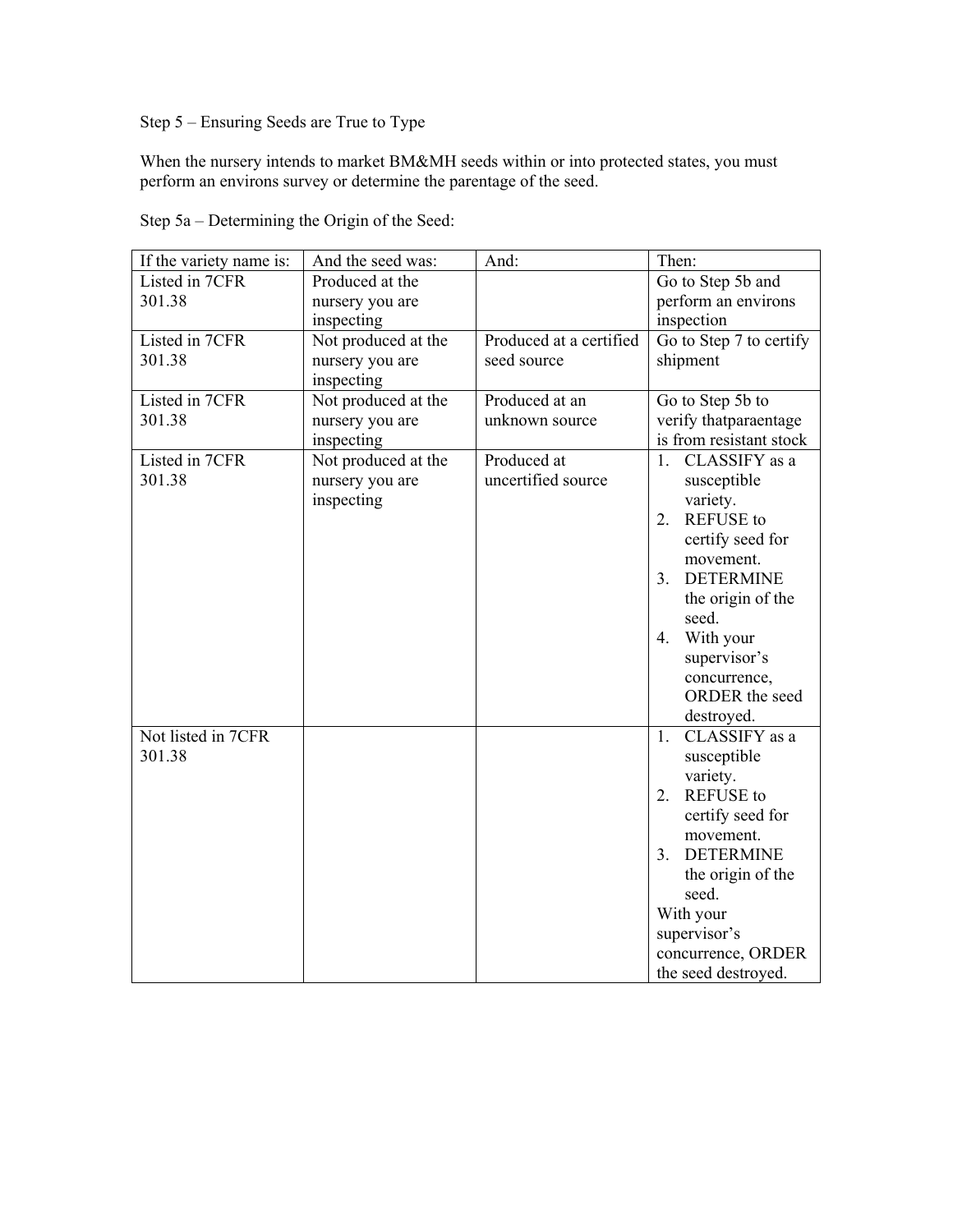|                               | And:                                     | Then:                              |
|-------------------------------|------------------------------------------|------------------------------------|
| If you need to:               |                                          |                                    |
| Perform an environs survey    | You find no BM&MH or only                | Go to Step 7 to certify            |
| (see Step 5c for details)     | resistant varieties within $\frac{1}{2}$ | shipment                           |
|                               | mile of the nursery in any               |                                    |
|                               | direction                                |                                    |
| Perform an environs survey    | You find one or more                     | $\mathbf{1}$<br>CLASSIFY seed as a |
| (see Step 5c for details)     | susceptible varieties of                 | susceptible variety.               |
|                               | BM&MH within $\frac{1}{2}$ mile of the   | REFUSE to certify seed<br>2.       |
|                               | nursery in any direction*                | for movement.                      |
|                               |                                          | DETERMINE the origin<br>3.         |
|                               |                                          | of the seed.                       |
|                               |                                          | With your supervisor's<br>4.       |
|                               |                                          | concurrence, ORDER the             |
|                               |                                          | seed destroyed.                    |
|                               |                                          | <b>REMOVE AND</b><br>$\sim$        |
|                               |                                          | DESTROY the                        |
|                               |                                          | susceptible plants, when           |
|                               |                                          | applicable.                        |
|                               |                                          | DOCUMENT your action<br>6.         |
|                               |                                          | in the usual manner.               |
| Verify that parentage is from | The parentage is unknown or              | (see above actions 1-6)            |
| resistant stock               | known to be susceptible                  |                                    |
| Verify that parentage is from | The parentage is known to be.            | Go to Step 7 to certify            |
| resistant stock               | resistant                                | shipment                           |

Step 5b – Determining whether the Seeds are Resistant or Susceptible and Taking the Appropriate Action:

• To certify seed or plants grown from seed produced at that nursery, all susceptible varieties of BM&MH must have been removed from the area surrounding the nursery  $\frac{1}{2}$  mile in any direction. That removal must have taken place before seed production. If the nursery representative wants to certify BM&MH seed and environs survey must be performed at least once a year prior to bloom. A record of the survey should be maintained in the nursery file.

Step 5c – The Environs Survey

5c.1—Performing the environs survey

If a nursery wants to market seed of their own production or plants grown from seed of their own production, then survey the environs for BM&MH.

- a. Require the BM&MH seed-producing nursery to request the state inspector to perform the environs survey. The environs survey should be conducted prior to bloom that produces the seed requiring certification.
- b. Inform the nursery representative that you will be conducting a survey.
- c. Look for BM&MH within  $\frac{1}{2}$  mile of the nursery in all directions.
- d. Remove all susceptible varieties of BM&MH found during your environs survey.
- e. Keep record of the environs survey with the nursery file.
- f. Perform an environs survey every 5 years as long as the nursery is producing BM&MH seed or plants grown from their own seed.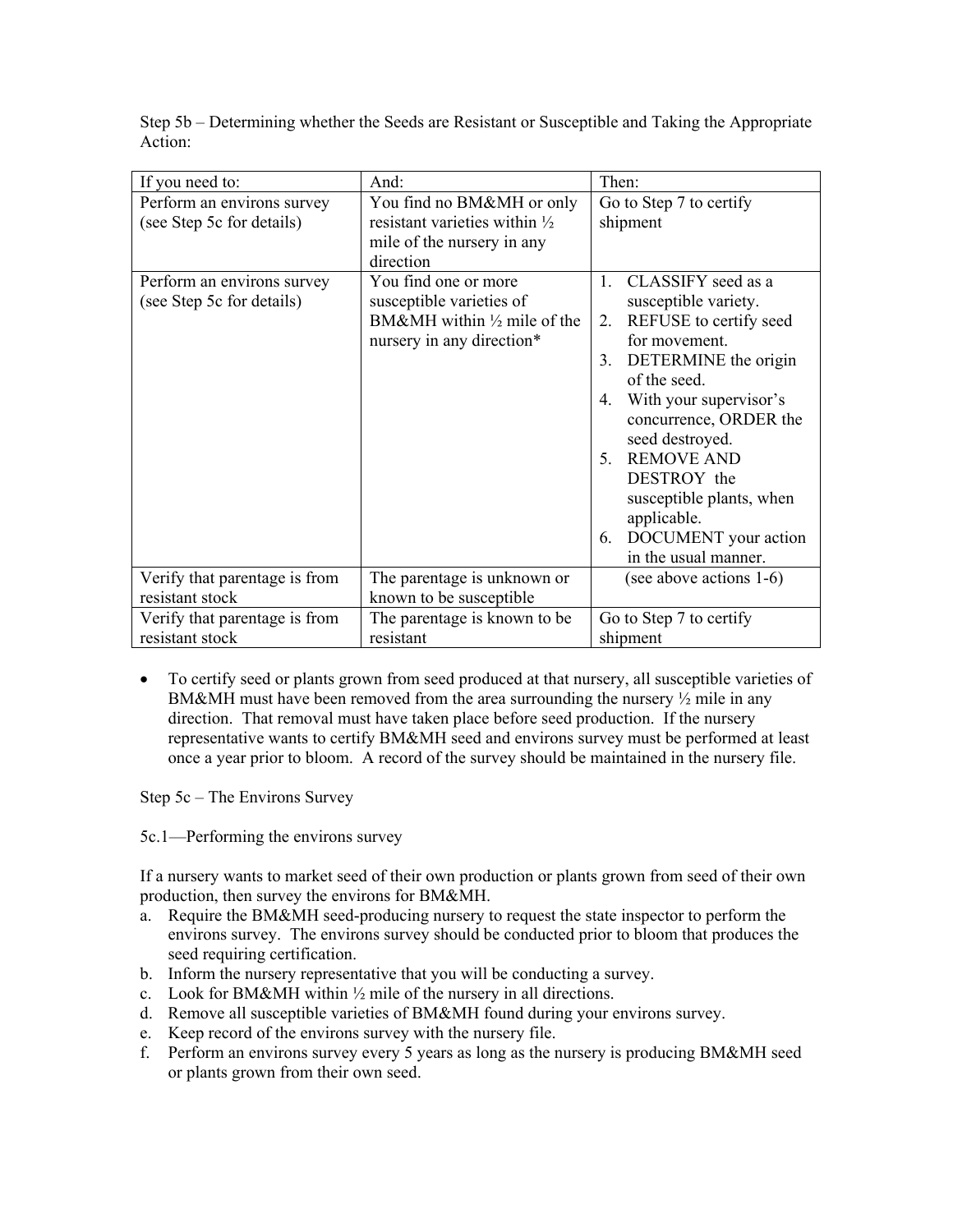| Step 5c.2 – Timing for Environs Survey |
|----------------------------------------|
|----------------------------------------|

| If the nursery                                       |                                                                  |                                                                        |                                                                                                                                                                                                                                                                                                                                                                                                                                                                                       |
|------------------------------------------------------|------------------------------------------------------------------|------------------------------------------------------------------------|---------------------------------------------------------------------------------------------------------------------------------------------------------------------------------------------------------------------------------------------------------------------------------------------------------------------------------------------------------------------------------------------------------------------------------------------------------------------------------------|
| representative:                                      | And:                                                             | And you find:                                                          | Then:                                                                                                                                                                                                                                                                                                                                                                                                                                                                                 |
| Has collected the<br>seeds for<br>marketing/shipping | You perform the<br>environs survey<br>before the BM&MH<br>blooms | Susceptible varieties<br>of BM&MH which<br>you remove and<br>destroy** | <b>INFORM</b> the<br>1.<br>nursery<br>representative that<br>the seed is not<br>certifiable. Seed<br>produced this fall<br>will be certifiable.<br><b>CLASSIFY</b> seed<br>2.<br>as a susceptible<br>variety.<br><b>REFUSE</b> to<br>3 <sub>1</sub><br>certify seed for<br>movement.<br>DETERMINE the<br>$\overline{4}$<br>origin of the seed.<br>DESTROY the<br>5.<br>seed with your<br>supervisor's<br>concurrence.<br><b>DOCUMENT</b><br>6.<br>your action in the<br>usual manner. |
| Has collected the<br>seeds for<br>marketing/shipping | You perform the<br>environs survey after<br>the BM&MH blooms     | Susceptible varieties<br>of BM&MH which<br>you remove and<br>destroy   | See above actions 1-6                                                                                                                                                                                                                                                                                                                                                                                                                                                                 |
| Has collected the<br>seeds for<br>marketing/shipping | You perform the<br>environs survey after<br>the BM&MH blooms     | Only resistant<br>varieties of BM&MH                                   | CERTIFY the seed for<br>movement.                                                                                                                                                                                                                                                                                                                                                                                                                                                     |
| Is planning to collect<br>seeds in the fall          |                                                                  |                                                                        | Go to Step 5c.2                                                                                                                                                                                                                                                                                                                                                                                                                                                                       |

Note: An environs survey must be performed at least once every five years. Whenever you find susceptible varieties of BM&MH during the environs survey you must remove and destroy those susceptible plants.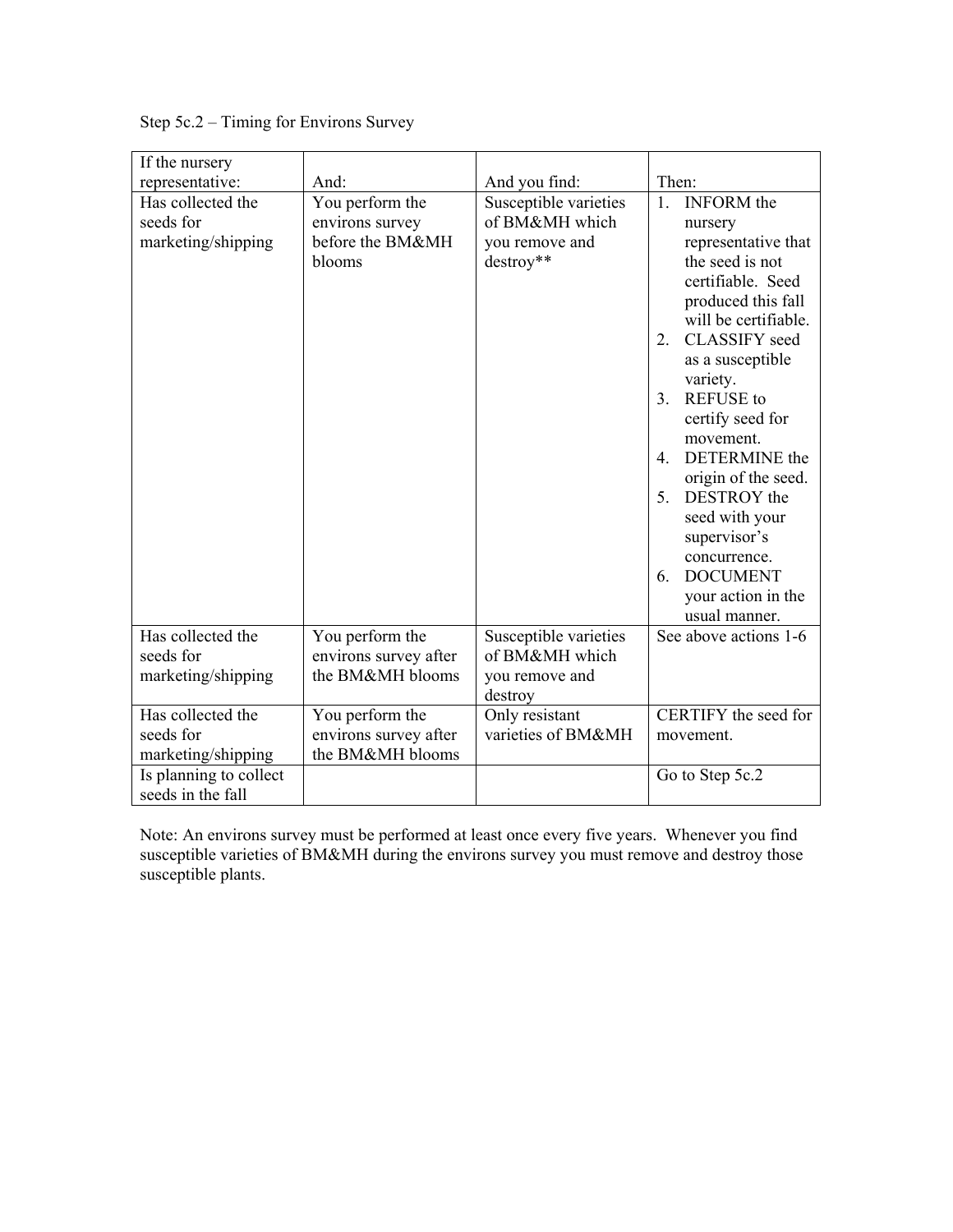Step 5c.3 – Timing (continued)

| If the nursery<br>representative:           | And:                                                             | And you find:                                                                                       | Then:                                                                                                                                                                                    |
|---------------------------------------------|------------------------------------------------------------------|-----------------------------------------------------------------------------------------------------|------------------------------------------------------------------------------------------------------------------------------------------------------------------------------------------|
| Is planning to collect<br>seeds in the fall | You perform the<br>environs survey<br>before the BM&MH<br>blooms | Only resistant<br>varieties of BM&MH<br>or susceptible<br>varieties which you<br>remove and destroy | <b>INFORM</b> the nursery<br>representative that the<br>seed collected in the<br>fall will be certifiable.                                                                               |
|                                             | You perform the<br>environs survey after<br>the BM&MH blooms     | Only resistant<br>varieties of BM&MH                                                                | <b>INFORM</b> the nursery<br>representative that the<br>seed collected in the<br>fall will be certifiable                                                                                |
|                                             | You perform the<br>environs survey after<br>the BM&MH blooms     | Susceptible varieties<br>of BM&MH which<br>you remove and<br>destroy                                | <b>INFORM</b> the nursery<br>representative that<br>seed collected in the<br>fall will not be<br>certifiable. However<br>seed collected the next<br>calendar year will be<br>certifiable |

Note: An environs survey must be performed at least once every five years. Whenever you find susceptible varieties of BM&MH during the environs survey you must remove and destroy those susceptible plants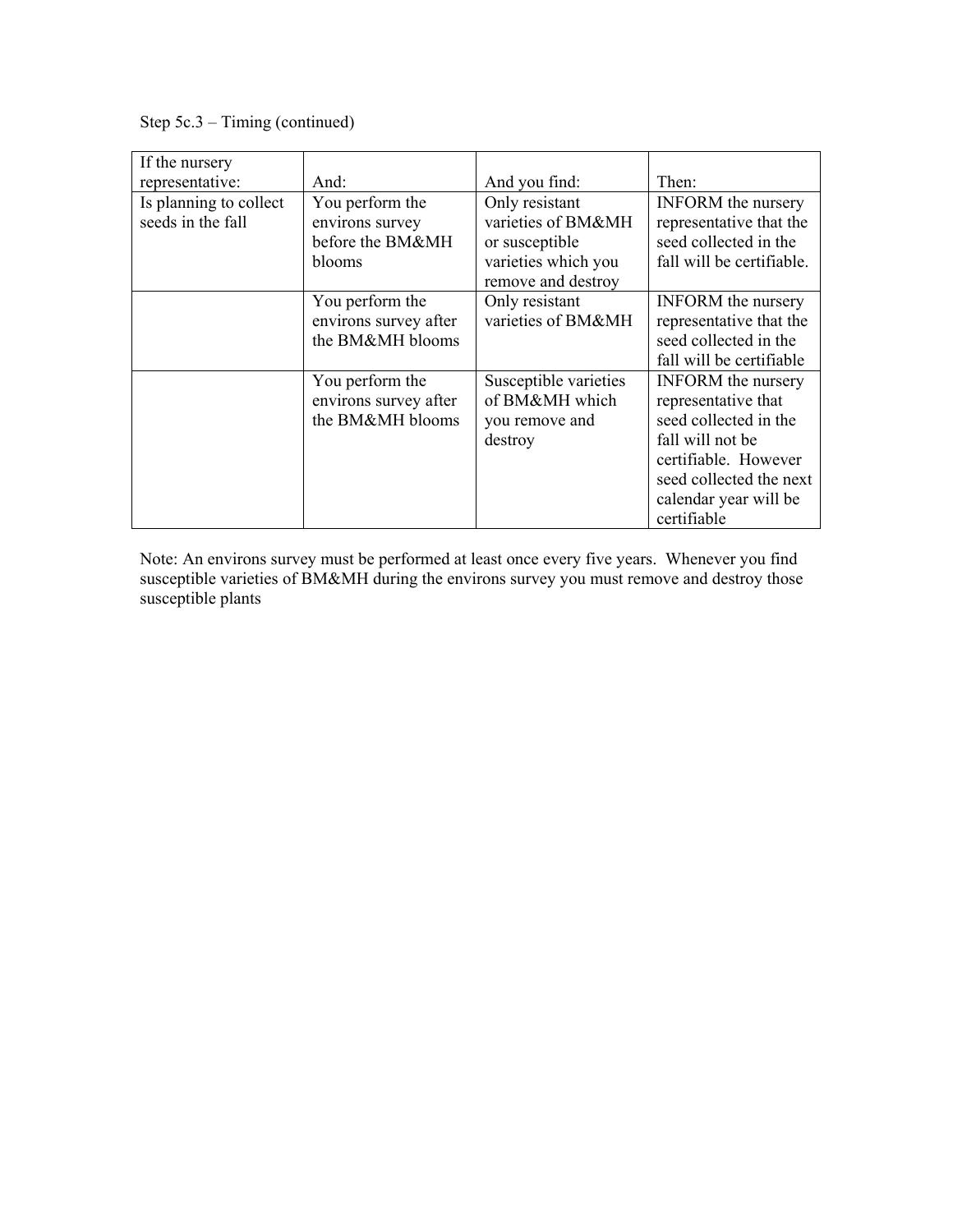Step 6 – Ensuring Plants and Cuttings are True to Type

When a nursery intends to market within or into protected states, visually inspect each variety of BM&MH for consistency of characteristics.

Step 6a – Preliminary check of cuttings and plants.

| If the variety name is:   | And the plants were grown                                                     |                                                                  |
|---------------------------|-------------------------------------------------------------------------------|------------------------------------------------------------------|
|                           | from:                                                                         | Then:                                                            |
| Listed in 7CFR 301.38     | Seed produced at that nursery                                                 | PERFORM an environs<br>1.<br>survey – see Step 5c for<br>details |
|                           |                                                                               | GO to Step 6b after<br>2.<br>completing the environs<br>survey   |
| Listed in 7CFR 301.38     | Seed produced at another<br>nursery or the plants were not<br>grown from seed | DETERMINE the source<br>1.<br>GO to Step 6b<br>2.                |
| Not listed in 7CFR 301.38 |                                                                               | CLASSIFY as a<br>1.<br>susceptible variety.                      |
|                           |                                                                               | Place A HOLD on the<br>2.<br>shipment.                           |
|                           |                                                                               | REFUSE to certify<br>3.<br>shipment.                             |
|                           |                                                                               | GIVE the nursery<br>4.                                           |
|                           |                                                                               | representative the option<br>of destroying the                   |
|                           |                                                                               | shipment; or, sending the<br>shipment for identification         |
|                           |                                                                               | and testing under a limited                                      |
|                           |                                                                               | permit.<br>5. TELL the nursery                                   |
|                           |                                                                               | representative that<br>identification and testing                |
|                           |                                                                               | may take more than two                                           |
|                           |                                                                               | years.<br>6. If identification was                               |
|                           |                                                                               | chosen, then after the ID is<br>made, start at the               |
|                           |                                                                               | beginning of this table<br>after contacting your                 |
|                           |                                                                               | supervisor.<br>DOCUMENT you action<br>7.                         |
|                           |                                                                               | in the usual manner.                                             |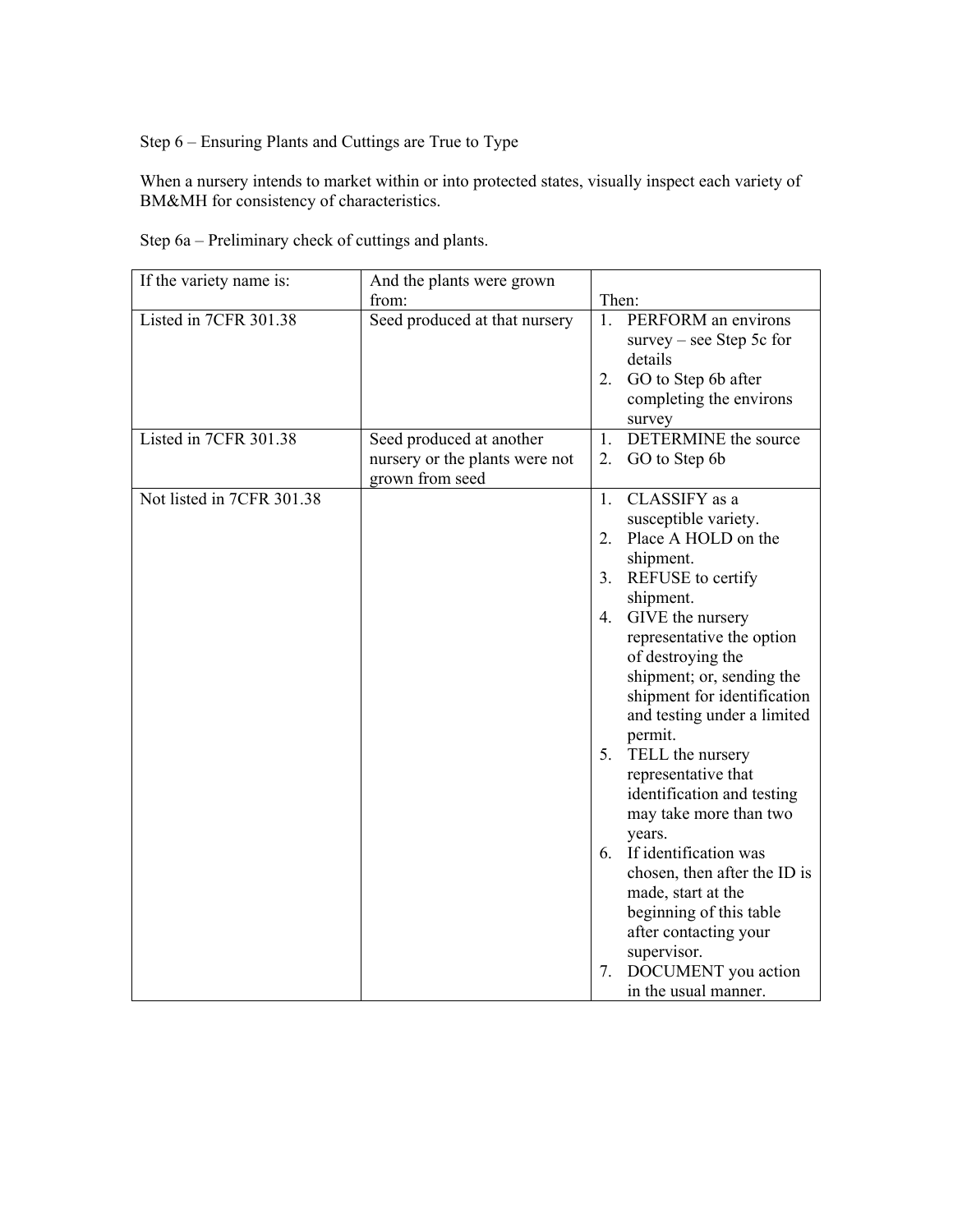| If you have:    | And you found:        | And:             | Then:                           |
|-----------------|-----------------------|------------------|---------------------------------|
| Performed an    | Susceptible varieties |                  | CLASSIFY as susceptible<br>1.   |
| environs survey | of BM&MH which        |                  | variety.                        |
|                 | you remove during     |                  | Place a HOLD on the<br>2.       |
|                 | the survey            |                  | shipment.                       |
|                 |                       |                  | 3.<br>REFUSE to certify         |
|                 |                       |                  | shipment.                       |
|                 |                       |                  | DESTROY shipment with<br>4.     |
|                 |                       |                  | concurrence of your             |
|                 |                       |                  | supervisor.                     |
|                 |                       |                  | 5.<br>DOCUMENT you action in    |
|                 |                       |                  | the usual manner.               |
| Performed an    | No BM&MH or           |                  | Go to Step 6c                   |
| environs survey | only resistant        |                  |                                 |
|                 | varieties             |                  |                                 |
| Determined the  | The source is         |                  | Go to Step 6c                   |
| source          | certified             |                  |                                 |
| Determined the  | The source is         | The parentage is | Go to Step 6c                   |
| source          | unknown               | resistant        |                                 |
| Determined the  | The source is         | The parentage is | CLASSIFY as a<br>1.             |
| source          | unknown               | unknown or the   | susceptible variety.            |
|                 |                       | parentage is     | Place a HOLD on the<br>2.       |
|                 |                       | susceptible      | shipment.                       |
|                 |                       |                  | REFUSE to certify<br>3.         |
|                 |                       |                  | shipment.                       |
|                 |                       |                  | GIVE nursery<br>4.              |
|                 |                       |                  | representative the option of    |
|                 |                       |                  | destroying the shipment OR      |
|                 |                       |                  | sending the shipment for        |
|                 |                       |                  | identification and testing      |
|                 |                       |                  | under limited permit.           |
|                 |                       |                  | 5.<br>TELL the nursery          |
|                 |                       |                  | representative that             |
|                 |                       |                  | identification may take         |
|                 |                       |                  | more than 2 years.              |
|                 |                       |                  | 6. If identification is chosen, |
|                 |                       |                  | then after the ID is made       |
|                 |                       |                  | start at the beginning of this  |
|                 |                       |                  | table after contacting your     |
|                 |                       |                  | supervisor.                     |
|                 |                       |                  | Document your action in<br>7.   |
|                 |                       |                  | the usual manner.               |
| Determined the  | The source is not     |                  | Refer to 1 through 7 in the     |
| source          | certified             |                  | block above                     |

Step 6b – Determining the Origin of Plants and Cuttings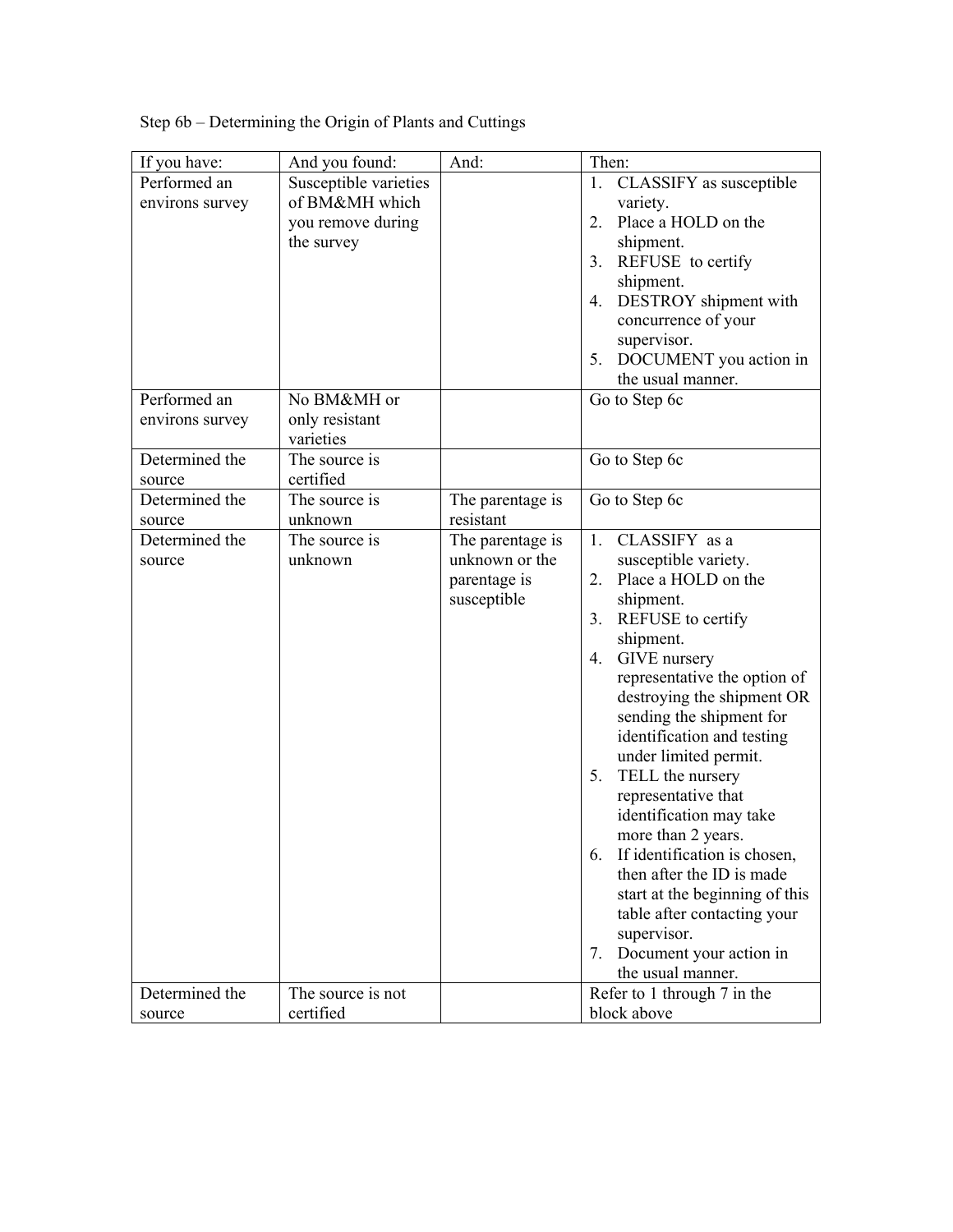| If the plant variety: | And:                     | Then:                                          |
|-----------------------|--------------------------|------------------------------------------------|
| Shows only resistant  |                          | Go to Step 7 to certify the shipment           |
| characteristics       |                          |                                                |
| Shows only            |                          | 1.<br>CLASSIFY the variety as susceptible.     |
| susceptible           |                          | 2.<br>Place a HOLD on the shipment.            |
| charateristics        |                          | REFUSE to certify the shipment.<br>3.          |
|                       |                          | ORDER the plants and cuttings<br>4.            |
|                       |                          | destroyed.                                     |
|                       |                          | DOCUMENT your action in the usual<br>5.        |
|                       |                          | manner.                                        |
| Shows both resistant  | Two percent or more of   | Refer to 1 through 5 on the block above.       |
| and susceptible       | the plants and cuttings  |                                                |
| characteristics       | show susceptible         |                                                |
|                       | characteristics          |                                                |
| Shows both resistant  | Less than two percent of | ROUGE out all plants and cuttings that<br>1.   |
| and susceptible       | the plants and cuttings  | show susceptible characteristics.              |
| characteristics       | show susceptible         | CLASSIFY the rest of the shipment as<br>2.     |
|                       | characteristics          | resistant.                                     |
|                       |                          | 3.<br>CERTIFY rest of shipment for             |
|                       |                          | movement.                                      |
|                       |                          | Go to Step 7 to certify the shipment.<br>4.    |
| Shows no              |                          | CLASSIFY as a susceptible variety.<br>1.       |
| characteristics that  |                          | Place a HOLD on the shipment.<br>2.            |
| enable you to         |                          | 3.<br>REFUSE to certify shipment.              |
| determine resistance  |                          | GIVE nursery representative the option<br>4.   |
| or susceptibility     |                          | of destroying the shipment OR sending          |
|                       |                          | the shipment for identification and            |
|                       |                          | testing under limited permit.                  |
|                       |                          | TELL the nursery representative that<br>5.     |
|                       |                          | identification may take more than 2            |
|                       |                          | years.                                         |
|                       |                          | 6. If identification is chosen, then after the |
|                       |                          | ID is made start at the beginning of this      |
|                       |                          | table after contacting your supervisor.        |
|                       |                          | Document your action in the usual<br>7.        |
|                       |                          | manner                                         |
| Is a new variety for  |                          | Refer to 1 through 7 in the block above        |
| testing               |                          |                                                |

Step 6c – Determining Whether the Plants and Cuttings are Resistant or Susceptible and Taking the Appropriate Action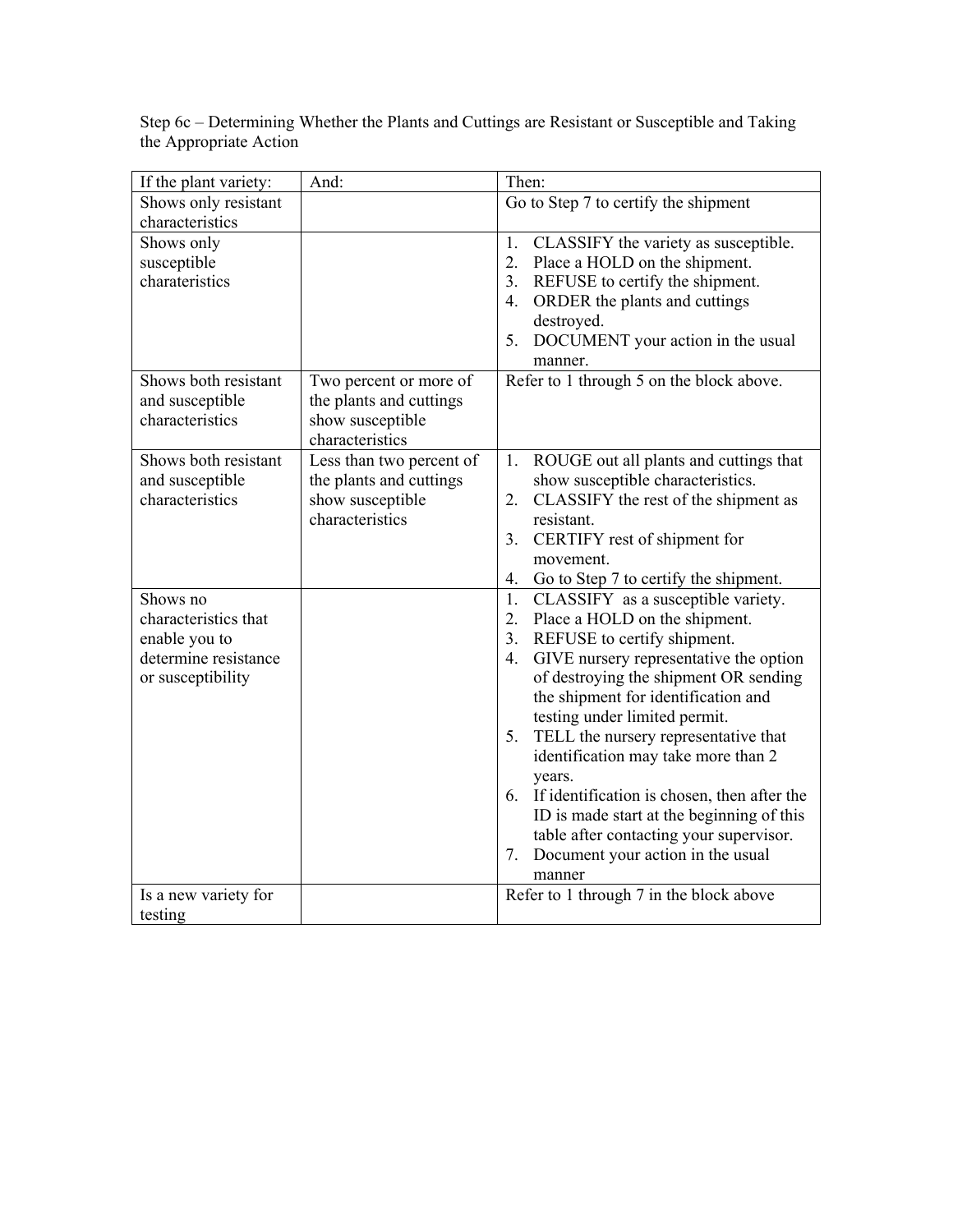Step 7 – Completing the Certification Forms

| If you are:                    | And the shipment is for: | Then:                                       |
|--------------------------------|--------------------------|---------------------------------------------|
| Certifying resistant BM&MH     | Intrastate movement      | Use federal or state certification          |
| Certifying resistant BM&MH     | Interstate movement      | Use federal certification (Federal          |
|                                |                          | Certificate PPQ form 540, or sticker        |
|                                |                          | PPQ Form 527, or state certificate of       |
|                                |                          | quarantine compliance bearing               |
|                                |                          | federal certification or authorized         |
|                                |                          | imprint of federal certification)           |
| Issuing a compliance           |                          | Use federal CA form or equivalent           |
| agreement $(CA)$               |                          | state CA form                               |
| Sending BM&MH plants for       | Intrastate or interstate | Contact PPQ State Plant Health              |
| identification                 | movement                 | Director in Minnesota                       |
|                                |                          |                                             |
| Sending BM&MH plants for       | Intrastate               | 1.<br><b>Contact Cereal Rust Laboratory</b> |
| testing                        |                          | See instructions on shipping<br>2.          |
|                                |                          | BM&MH for testing.                          |
| Sending susceptible BM&MH      | Interstate               | Contact federal or authorized state         |
| plants through a protected     |                          | inspector for a Limited Permit              |
| state to a non-protected state |                          |                                             |
| for testing                    |                          |                                             |

When you issue a certificate go to Step 8 to determine if you also need to issue a compliance agreement. Contact your supervisor if you have any questions.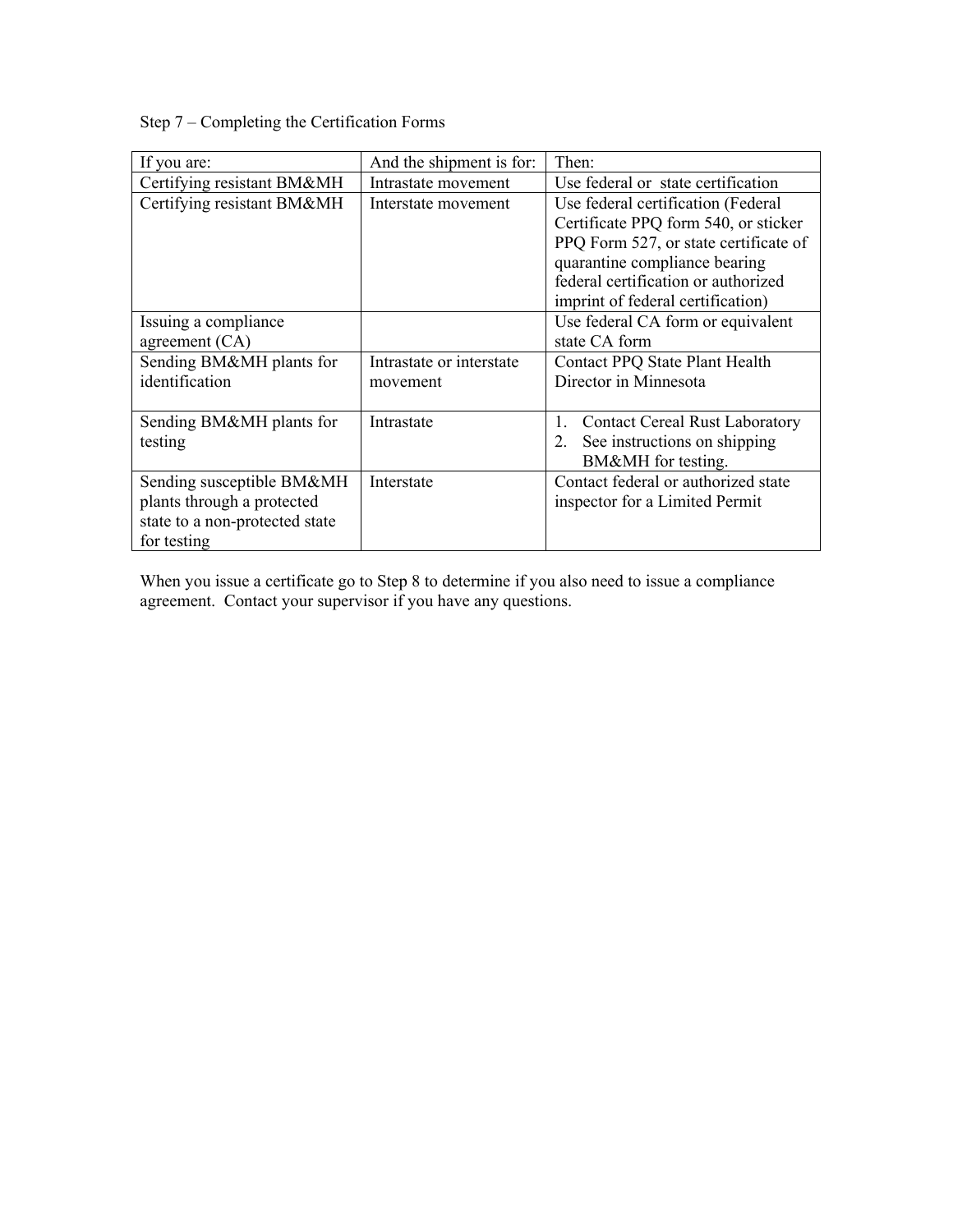Step 8 – Determining when to Establish a Compliance Agreement

NOTE: Use Step 8 only if the BM&MH is certifiable in Step 5 or Step 6.

| If the nursery representative | And based on past experience,  | Then:                           |
|-------------------------------|--------------------------------|---------------------------------|
| wants you to certify:         | the nursery representative is: |                                 |
| Only one BM&MH shipment       |                                | ISSUE certification for only    |
| for movement                  |                                | one shipment                    |
| Several BM&MH shipments       | Reliable                       | ISSUE a compliance              |
|                               |                                | agreement to the nursery        |
|                               |                                | representative along with bulk  |
|                               |                                | supply of Certificate PPQ       |
|                               |                                | Form 540 or sticker certificate |
|                               |                                | PPQ form 527 or other           |
|                               |                                | authorized certification such   |
|                               |                                | as document imprint or          |
|                               |                                | certificate of quarantine       |
|                               |                                | compliance.                     |
| Several BM&MH shipments       | Unreliable                     | <b>ISSUE</b> certificates       |
|                               |                                | individually for each           |
|                               |                                | shipment. Do not issue a        |
|                               |                                | compliance agreement.           |

The compliance agreement authorizes the nursery representative to use certification only after the inspector has physically inspected and released the plants for movement.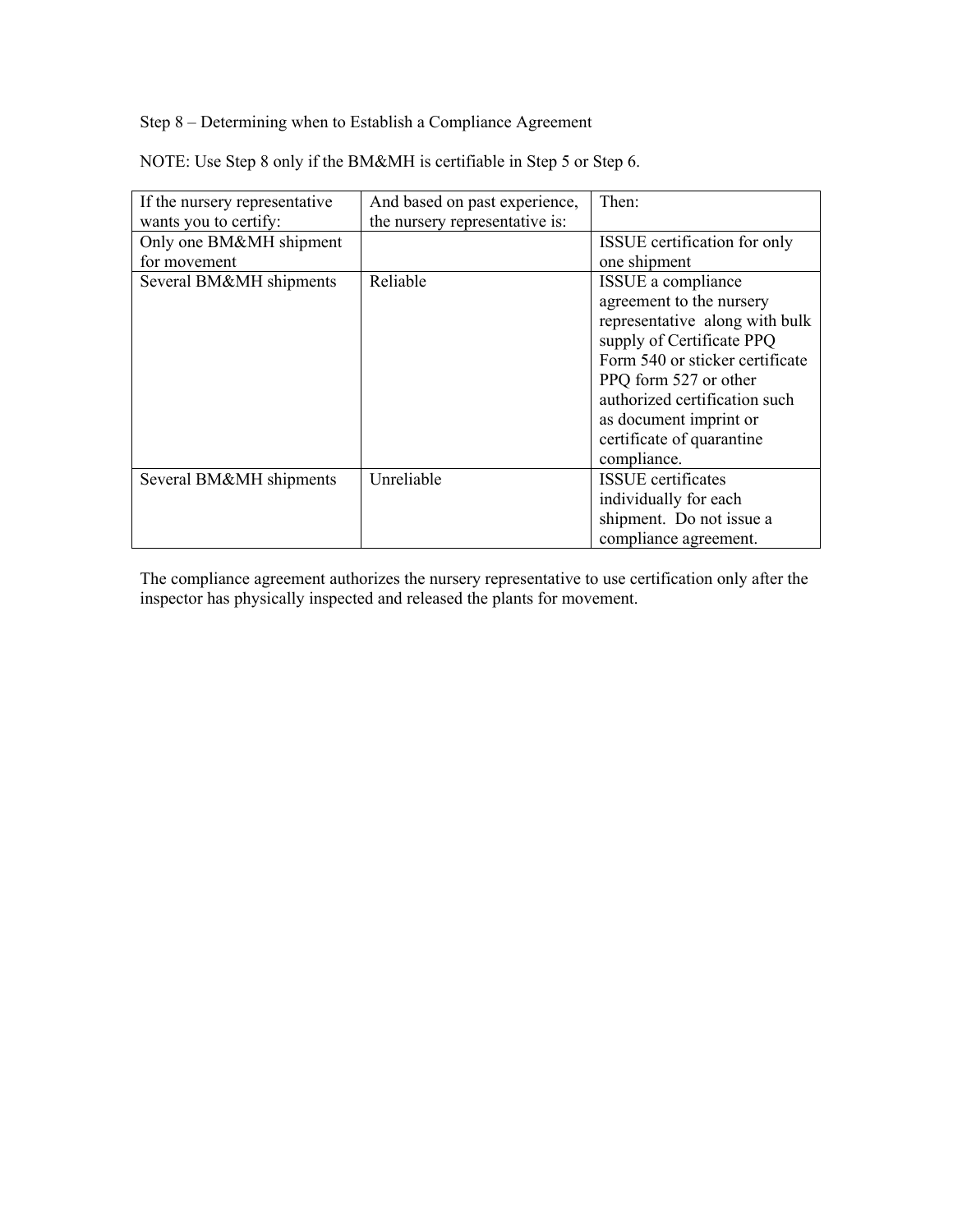### **INSPECTING NURSERIES IN STATES NOT PROTECTED BY 7CFR 301.38 (BLACK STEM RUST QUARANTINE)**

#### Methods and Procedures

Prior to shipping BM&MH within the State or to a protected State, a nursery representative must notify the State inspector. The State inspector will then go to the nursery to certify movement.

Step 1—Explaining the Provisions of 7CFR 301.38

Give a copy of 7CFR 301.38 to the nursery representative, and using the information therein, explain the provisions to him or her.

Step 2 – Reviewing Invoices, Shipping Orders, and Inventory Lists

- 1. Review all invoices, shipping orders, and inventory lists for incoming and outgoing shipment since your last visit to the nursery.
- 2. Record all BM&MH shipments to state protected for BM&MH disregarding invoices with BM&MH shipments to States not protected for BM&MH
- 3. Ask the nursery representative if there are any BM&MH on the premises other than those listed on the invoices, shipping orders, and inventory lists. If there are other BM&MH, ask the nursery representative to show them to you.
- 4. Look at the enclosed pictures of plants to see if they match with the plants in the nursery

Step 3 – Determining if Each Variety is Correctly Named

Use the following instructions to determine variety resistance/susceptibility

Step 3a – Comparing names with 7CFR 301.38 to Determine Resistance and Susceptibility:

Compare the species/variety name(s) on the invoices, shipping orders, and inventory lists with the names listed in 7CFR 301.38. Then, check the premises for unreported BM&MH nursery stock. See Step 3b.

| If you find the name:     | Then classify the BM&MH as a: |
|---------------------------|-------------------------------|
| Listed in 7CFR 301.38     | Resistant variety             |
| Not listed in 7CFR 301.38 | Susceptible variety           |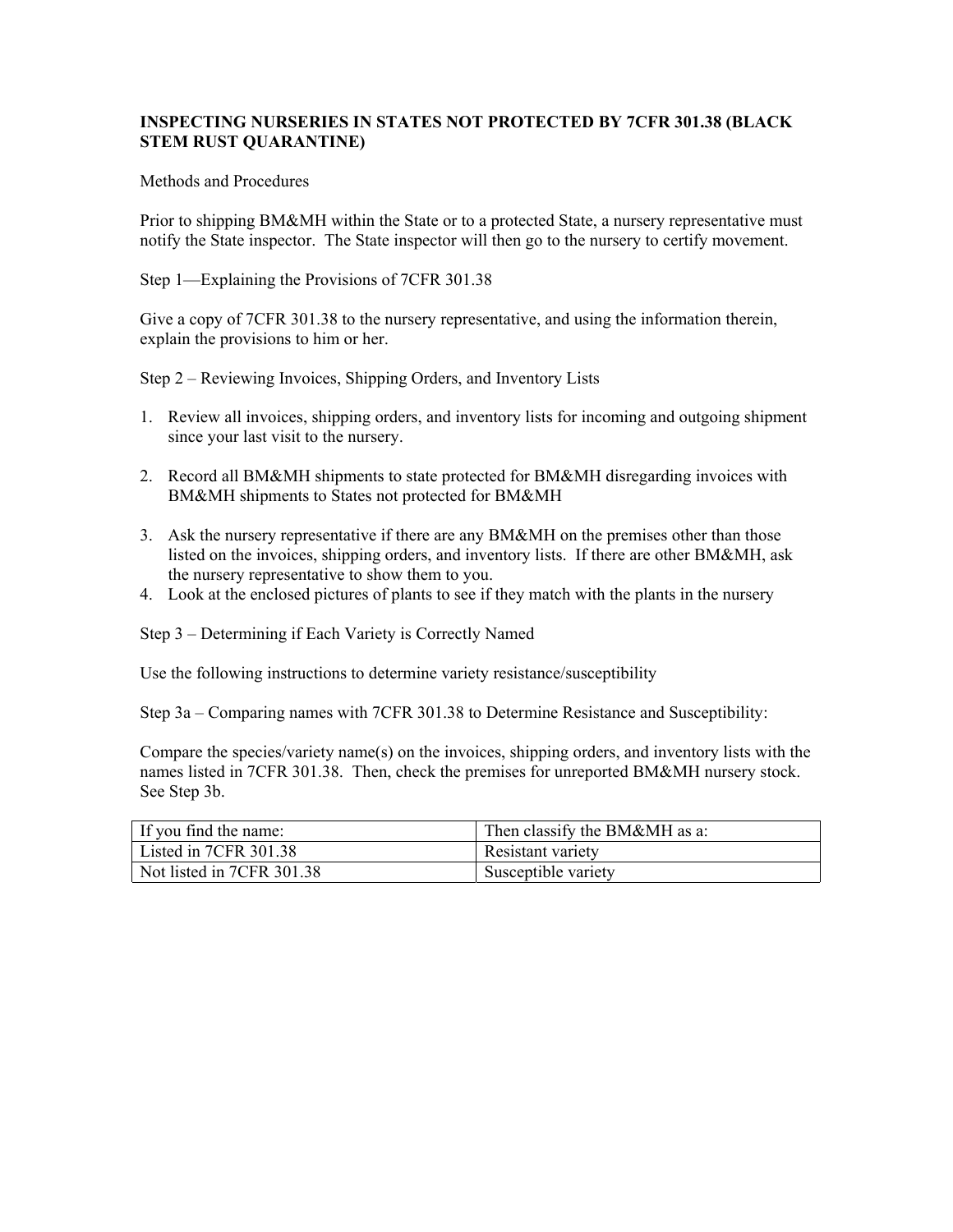# 3a.2 –Result of Comparison

| If you have a:      | And the BM&MH is a: | Then:                                                                                                                                                                                                                                                                                                                                                                                                                                                                                                                                                                                                                                                                                                                                                                                                  |
|---------------------|---------------------|--------------------------------------------------------------------------------------------------------------------------------------------------------------------------------------------------------------------------------------------------------------------------------------------------------------------------------------------------------------------------------------------------------------------------------------------------------------------------------------------------------------------------------------------------------------------------------------------------------------------------------------------------------------------------------------------------------------------------------------------------------------------------------------------------------|
| Resistant variety   | Seed                | Go to Step 5a                                                                                                                                                                                                                                                                                                                                                                                                                                                                                                                                                                                                                                                                                                                                                                                          |
| Resistant variety   | Cutting or Plant    | Go to Step 6a                                                                                                                                                                                                                                                                                                                                                                                                                                                                                                                                                                                                                                                                                                                                                                                          |
| Susceptible variety | Seed                | CLASSIFY as susceptible variety<br>1.<br>REFUSE to certify seed for movement to<br>2.<br>a protected state.<br>DOCUMENT your action in the usual<br>3.<br>manner.                                                                                                                                                                                                                                                                                                                                                                                                                                                                                                                                                                                                                                      |
| Susceptible variety | Cutting or plant    | CLASSIFY as a susceptible variety.<br>1.<br>Place a 'HOLD" on the shipment<br>2.<br>REFUSE to certify the shipment for<br>3.<br>movement to a protected state.<br>GIVE the nursery representative the<br>4.<br>option of sending the shipment for<br>identification and testing under a limited<br>permit.<br>5. TELL the nursery representative that<br>identification may take more than 2<br>years.<br>If identification is chosen, then after the<br>6.<br>ID is made, start at the beginning of this<br>table after contacting your supervisor.<br>DOCUMENT your action in the usual<br>7.<br>manner<br>When sending material for identification,<br>8.<br>refer to the identification section page<br>number. When sending material for<br>testing, refer to the testing section page<br>number. |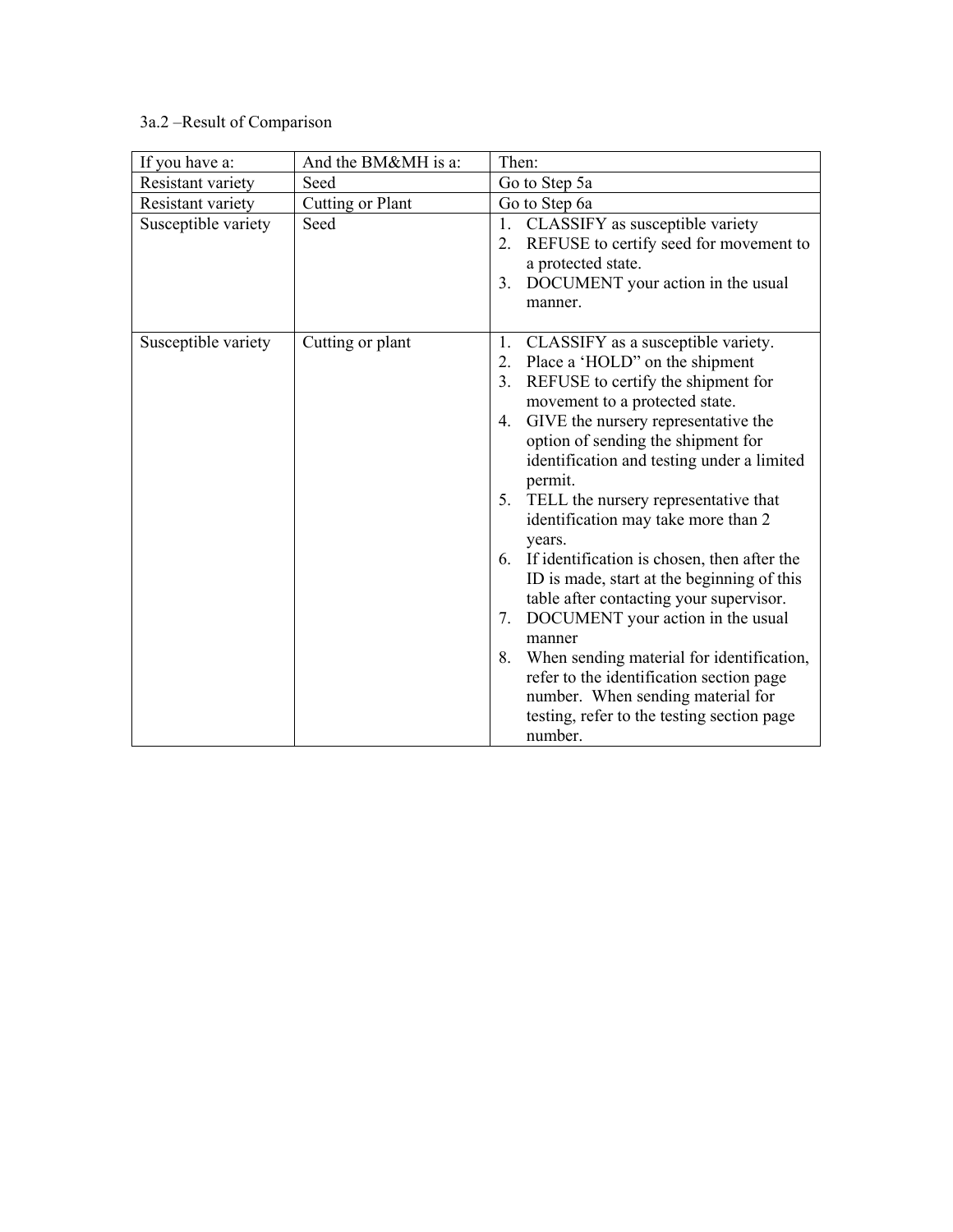Step 3b – Scouting Nursery Premise to Locate BM&MH

After you have completed your inspection and certification of the BM&MH listed on the invoices, shipping orders and inventory lists, scout the rest of the nursery looking for unreported BM&MH stock.

| If you find:        | And the nursery has:    | Then                    |
|---------------------|-------------------------|-------------------------|
| Unreported BM&MH    | A compliance agreement  | Go to Step 3a1.         |
|                     |                         | With your supervisor's  |
|                     |                         | concurrence, REVOKE the |
|                     |                         | compliance agreement    |
|                     | No compliance agreement | Go to Step 3a1          |
| Only reported BM&MH |                         | Go to Step 4            |

Step 4 – Determining if Plants and Cuttings Meet Age Requirement

| If the genus is:           | And is a:          | And shows:                   | Then:                                                                                                         |
|----------------------------|--------------------|------------------------------|---------------------------------------------------------------------------------------------------------------|
| <b>Berberis</b>            | Cutting or a plant | At least 2 year's<br>growth  | Go to Step 6                                                                                                  |
| <b>Berberis</b>            | Cutting or a plant | Less than 2 year's<br>growth | <b>REFUSE TO</b><br><b>CERTIFY</b> for<br>movement to a<br>protected state until<br>age requirement is<br>met |
| <b>Berberis</b>            | Seed               |                              | Go to Step 5                                                                                                  |
| Mahonia or<br>Mahoberberis | Cutting or a plant | At least 1 year's<br>growth  | Go to Step 6                                                                                                  |
| Mahonia or<br>Mahoberberis | Cutting or a plant | Less than 1 year's<br>growth | <b>REFUSE TO</b><br><b>CERTIFY</b> for<br>movement to a<br>protected state until<br>age requirement is<br>met |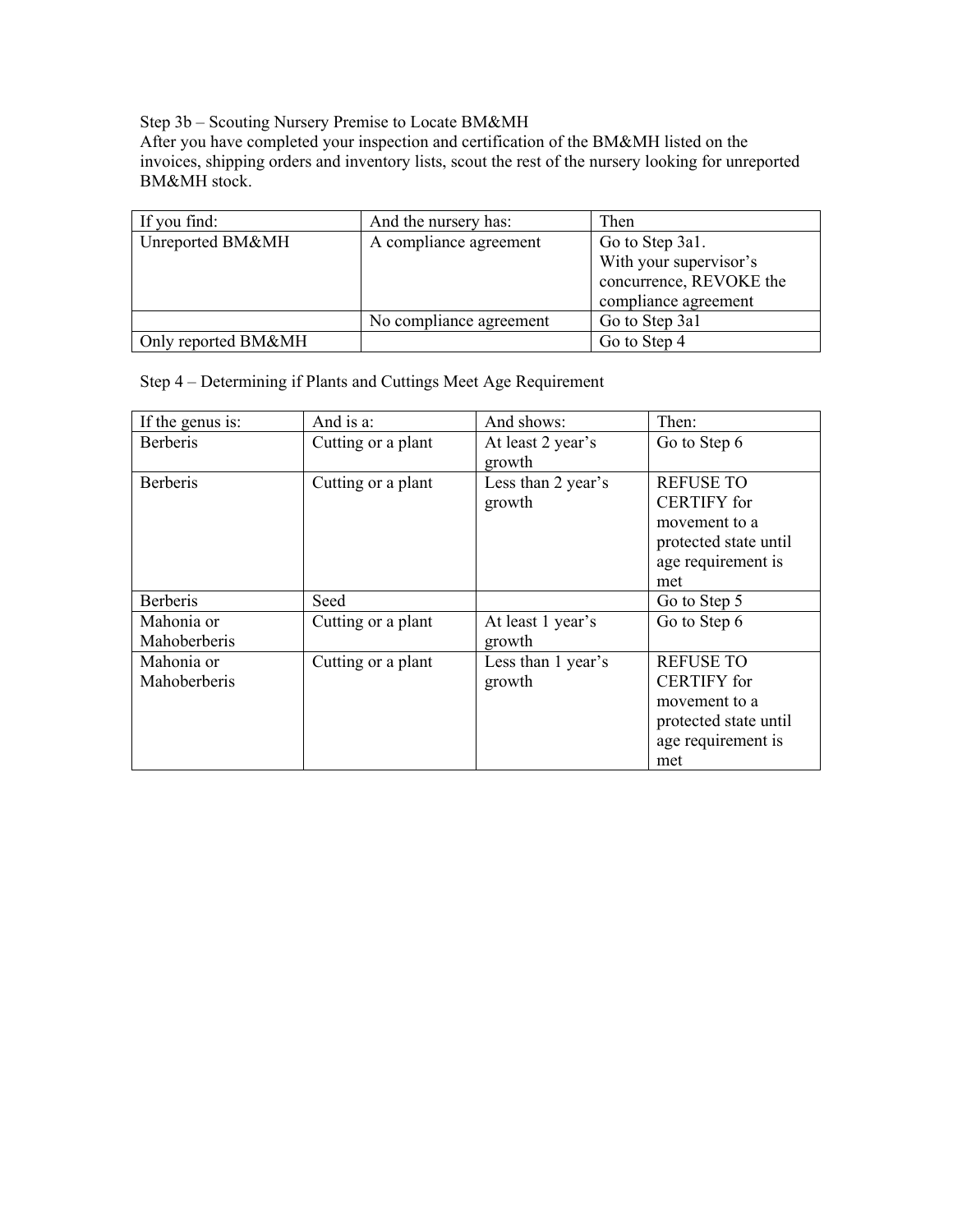Step 5 – Ensuring Seeds are True to Type

When the nursery intends to market BM&MH seeds into protected states, you must perform an environs survey or determine the parentage of the seed.

| If the variety name is:      | And the seed was:             | And:                     | Then:                                                 |
|------------------------------|-------------------------------|--------------------------|-------------------------------------------------------|
| Listed in 7CFR               | Produced at the               |                          | Go to Step 5b and perform                             |
| 301.38                       | nursery you are<br>inspecting |                          | an environs inspection                                |
| Listed in 7CFR               | Not produced at the           | Produced at a            | Go to Step 7 to certify                               |
| 301.38                       | nursery you are<br>inspecting | certified seed<br>source | shipment                                              |
| Listed in 7CFR               | Not produced at the           | Produced at an           | Go to Step 5b to verify that                          |
| 301.38                       | nursery you are<br>inspecting | unknown source           | paraentage is from<br>resistant stock                 |
| Listed in 7CFR               | Not produced at the           | Produced at              | CLASSIFY as a<br>$\mathbf{1}$                         |
| 301.38                       | nursery you are<br>inspecting | uncertified source       | susceptible variety.<br>REFUSE to certify<br>2.       |
|                              |                               |                          | seed for movement to                                  |
|                              |                               |                          | a protected state.                                    |
|                              |                               |                          | DOCUMENT your<br>3 <sub>1</sub><br>action in he usual |
|                              |                               |                          | manner.                                               |
| Not listed in 7CFR<br>301.38 |                               |                          | CLASSIFY as a<br>$\mathbf{1}$ .                       |
|                              |                               |                          | susceptible variety.<br>REFUSE to certify<br>$2_{-}$  |
|                              |                               |                          | seed for movement to                                  |
|                              |                               |                          | a protected state.<br>DOCUMENT your<br>3.             |
|                              |                               |                          | action in he usual                                    |
|                              |                               |                          | manner.                                               |

Step 5a – Determining the Origin of the Seed: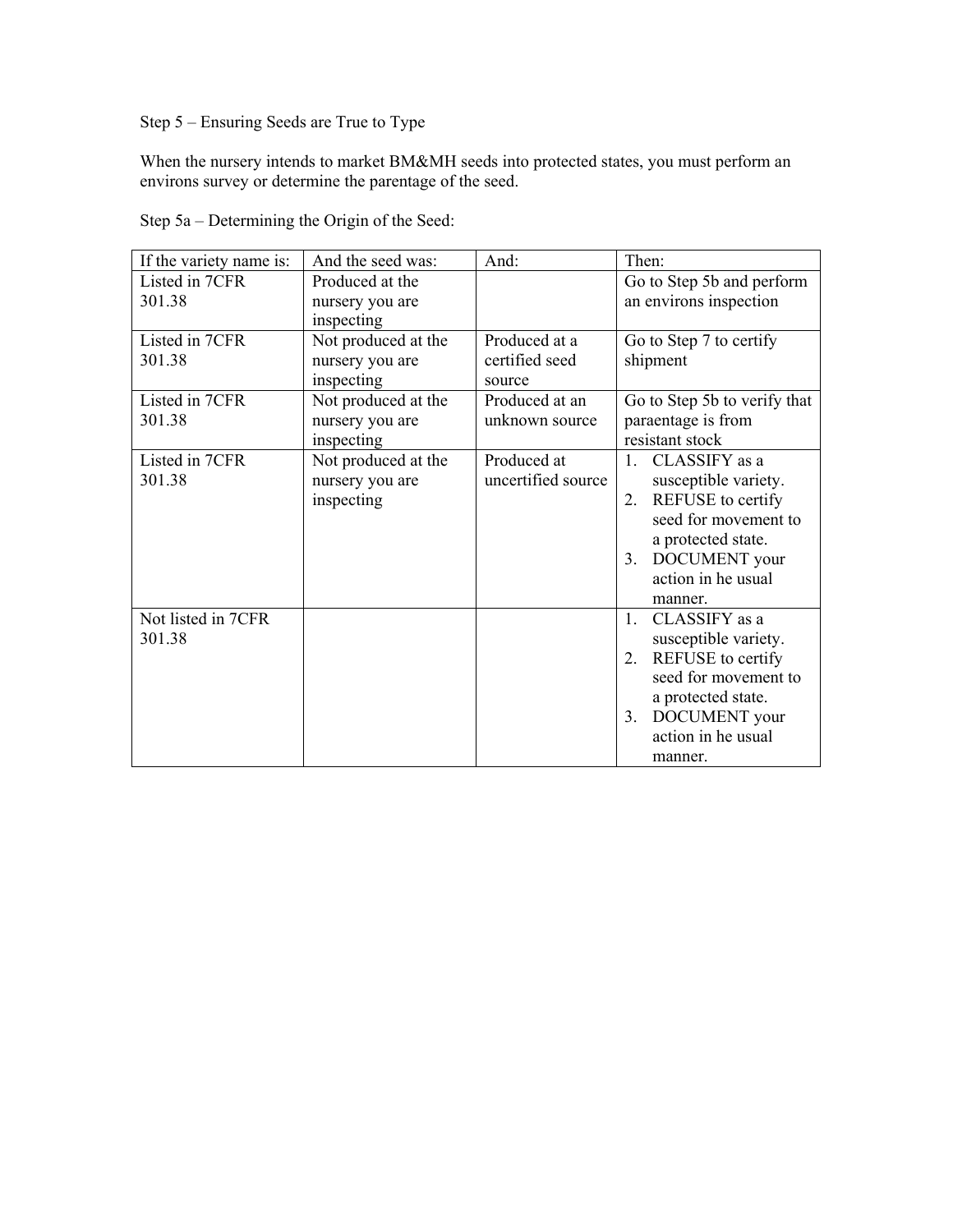| If you need to:                                         | And:                                                                                                                    | Then:                                                                                                                                                                                                                                                                         |
|---------------------------------------------------------|-------------------------------------------------------------------------------------------------------------------------|-------------------------------------------------------------------------------------------------------------------------------------------------------------------------------------------------------------------------------------------------------------------------------|
| Perform an environs survey<br>(see Step 5c for details) | You find no BM&MH or only<br>resistant varieties within $\frac{1}{2}$<br>mile of the nursery in any<br>direction        | Go to Step 7 to certify<br>shipment for movement to a<br>protected state.                                                                                                                                                                                                     |
| Perform an environs survey<br>(see Step 5c for details) | You find one or more<br>susceptible varieties of<br>BM&MH within $\frac{1}{2}$ mile of the<br>nursery in any direction* | With the approval of the<br>1.<br>owner, REMOVE and<br><b>DESTROY</b> the susceptible<br>plants.<br>CLASSIFY as a<br>2<br>susceptible variety.<br>REFUSE to certify seed<br>3.<br>for movement to a<br>protected state.<br>DOCUMENT your action<br>4.<br>in the usual manner. |
| Verify that parentage is from<br>resistant stock        | The parentage is unknown or<br>known to be susceptible                                                                  | (see above actions 1-4)                                                                                                                                                                                                                                                       |
| Verify that parentage is from<br>resistant stock        | The parentage is known to be.<br>resistant                                                                              | Go to Step 7 to certify<br>shipment for movement to a<br>protected state.                                                                                                                                                                                                     |

Step 5b – Determining whether the Seeds are Resistant or Susceptible and Taking the Appropriate Action:

• To certify seed or plants grown from seed produced at that nursery, all susceptible varieties of BM&MH must have been removed from the area surrounding the nursery  $\frac{1}{2}$  mile in any direction. That removal must have taken place before seed production. If the nursery representative wants to certify BM&MH seed and environs survey must be performed at least once a year prior to bloom. A record of the survey should be maintained in the nursery file.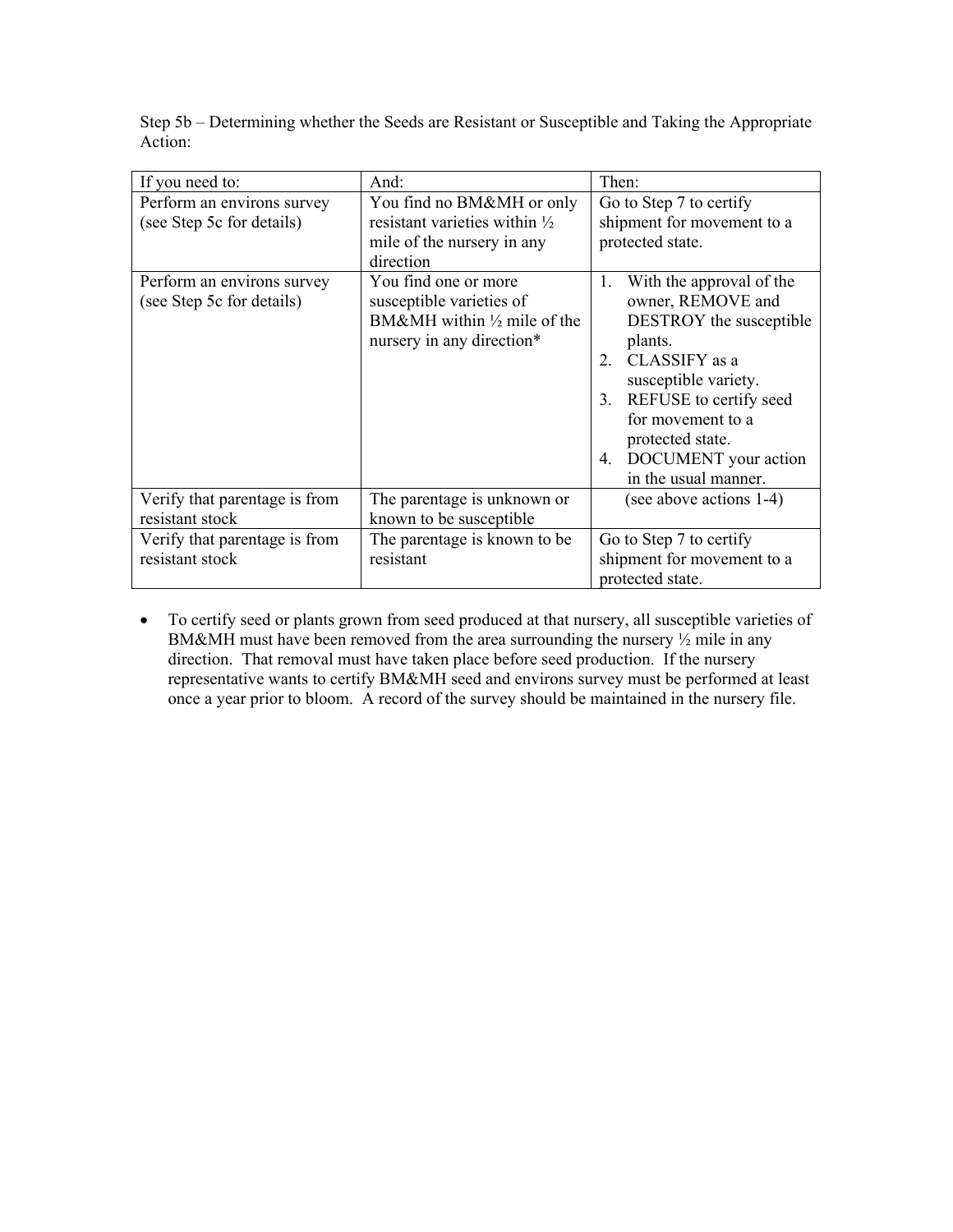Step 5c – The Environs Survey

5c.1—Performing the environs survey

If a nursery wants to market seed of their own production or plants grown from seed of their own production, then survey the environs for BM&MH.

- a. Require the BM&MH seed-producing nursery to request the state inspector to perform the environs survey. The environs survey should be conducted prior to bloom that produces the seed requiring certification.
- b. Inform the nursery representative that you will be conducting a survey.
- c. Look for BM&MH within  $\frac{1}{2}$  mile of the nursery in all directions.
- d. Remove all susceptible varieties of BM&MH found during your environs survey.
- e. Keep record of the environs survey with the nursery file.
- f. Perform an environs survey each year as long as the nursery is producing BM&MH seed or plants grown from their own seed.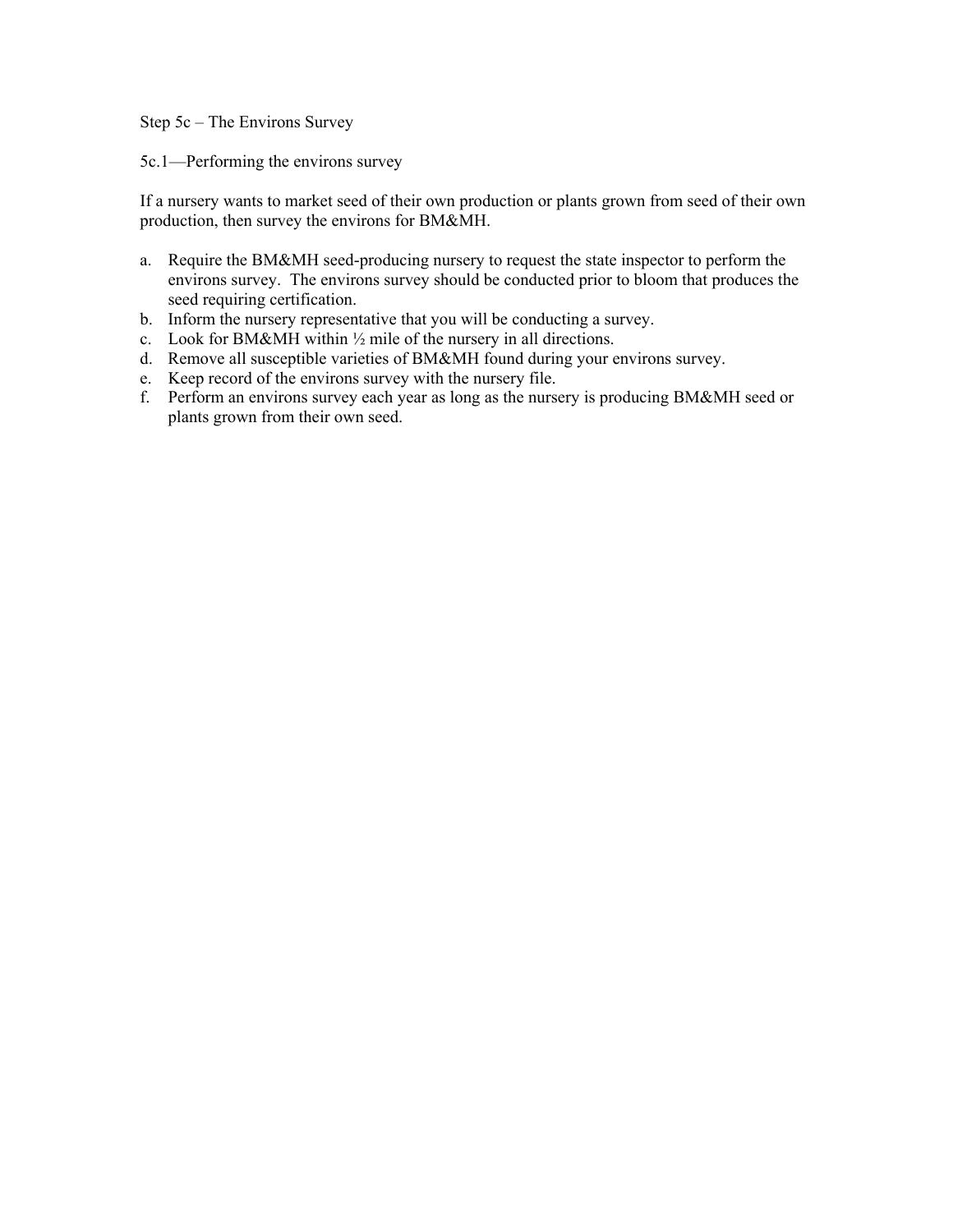Step 5c.2 – Timing for Environs Survey

| If the nursery                                       |                                                                   |                                                                             |                                                                                                                                                                                                         |
|------------------------------------------------------|-------------------------------------------------------------------|-----------------------------------------------------------------------------|---------------------------------------------------------------------------------------------------------------------------------------------------------------------------------------------------------|
| representative:                                      | And:                                                              | And you find:                                                               | Then:                                                                                                                                                                                                   |
| Has collected the<br>seeds for<br>marketing/shipping | You perform the<br>environs survey<br>before the BM&MH<br>blooms* | Only resistant<br>varieties of BM&MH                                        | CERTIFY the seed for<br>movement to a<br>protected state.                                                                                                                                               |
| Has collected the<br>seeds for<br>marketing/shipping | You perform the<br>environs survey<br>before the BM&MH<br>blooms* | Susceptible varieties<br>of BM&MH which<br>you remove and<br>destroy        | <b>INFORM</b> the nursery<br>representative that the<br>seed is not certifiable.<br>Seed produced this<br>fall will be certifiable.                                                                     |
| Has collected the<br>seeds for<br>marketing/shipping | You perform the<br>environs survey<br>before the BM&MH<br>blooms* | Susceptible varieties<br>of BM&MH which<br>you do not remove<br>and destroy | <b>INFORM</b> the nursery<br>representative that the<br>seed is not certifiable.<br>Seed will not be<br>certifiable as long as<br>susceptible BM&MH<br>are within $\frac{1}{2}$ mile of<br>the nursery. |
| Has collected the<br>seeds for<br>marketing/shipping | You perform the<br>environs survey after<br>the BM&MH<br>blooms*  | Only resistant<br>varieties of BM&MH                                        | CERTIFY the seed for<br>movement.                                                                                                                                                                       |
| Has collected the<br>seeds for<br>marketing/shipping | You perform the<br>environs survey after<br>the BM&MH<br>blooms*  | Susceptible varieties<br>of BM&MH which<br>you remove and<br>destroy        | <b>INFORM</b> the nursery<br>representative that the<br>seed is not certifiable.<br>Seed for marketing or<br>shipping can be<br>collected in the fall of<br>the following calendar<br>year.             |
| Is planning to collect<br>seeds in the fall          |                                                                   |                                                                             | Go to Step 5c.3                                                                                                                                                                                         |

\* If the nursery representative wants to certify BM&MH seed, perform an environs survey prior to bloom each year.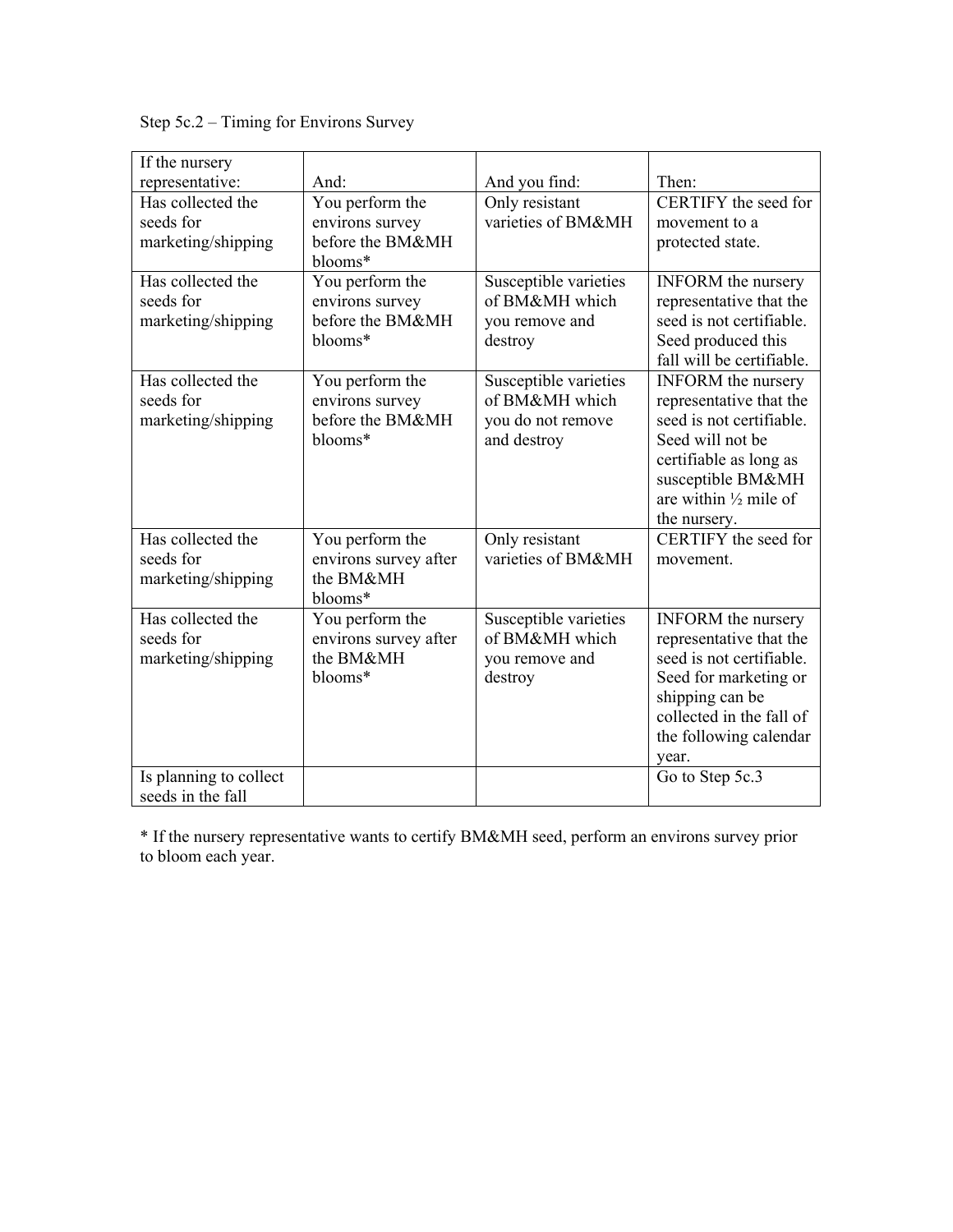Step 5c.3 – Timing (continued)

| If the nursery                              |                                                                   |                                                                                                     |                                                                                                                                                                                                                                                                     |
|---------------------------------------------|-------------------------------------------------------------------|-----------------------------------------------------------------------------------------------------|---------------------------------------------------------------------------------------------------------------------------------------------------------------------------------------------------------------------------------------------------------------------|
| representative:                             | And:                                                              | And you find:                                                                                       | Then:                                                                                                                                                                                                                                                               |
| Is planning to collect<br>seeds in the fall | You perform the<br>environs survey<br>before the BM&MH<br>blooms* | Only resistant<br>varieties of BM&MH<br>or susceptible<br>varieties which you<br>remove and destroy | <b>INFORM</b> the nursery<br>representative that the<br>seed collected in the<br>fall will be certifiable.                                                                                                                                                          |
|                                             | You perform the<br>environs survey after<br>the BM&MH<br>blooms*  | Only resistant<br>varieties of BM&MH                                                                | <b>INFORM</b> the nursery<br>representative that the<br>seed collected in the<br>fall will be certifiable                                                                                                                                                           |
|                                             | You perform the<br>environs survey after<br>the BM&MH<br>blooms*  | Susceptible varieties<br>of BM&MH which<br>you remove and<br>destroy                                | <b>INFORM</b> the nursery<br>representative that<br>seed collected in the<br>fall will not be<br>certifiable. However<br>seed collected the next<br>calendar year will be<br>certifiable if next<br>year's environs survey<br>is negative for<br>susceptible BM&MH. |
|                                             | You perform the<br>environs survey after<br>the BM&MH<br>blooms*  | Susceptible varieties<br>of BM&MH which<br>you do not remove<br>and destroy                         | <b>INFORM</b> the nursery<br>representative that the<br>seed is not certifiable.<br>Seed will not be<br>certifiable as long as<br>susceptible BM&MH<br>are within $\frac{1}{2}$ mile of<br>the nursery.                                                             |

\* If the nursery representative wants to certify BM&MH seed, an environs survey must be conducted at least once a year before bloom.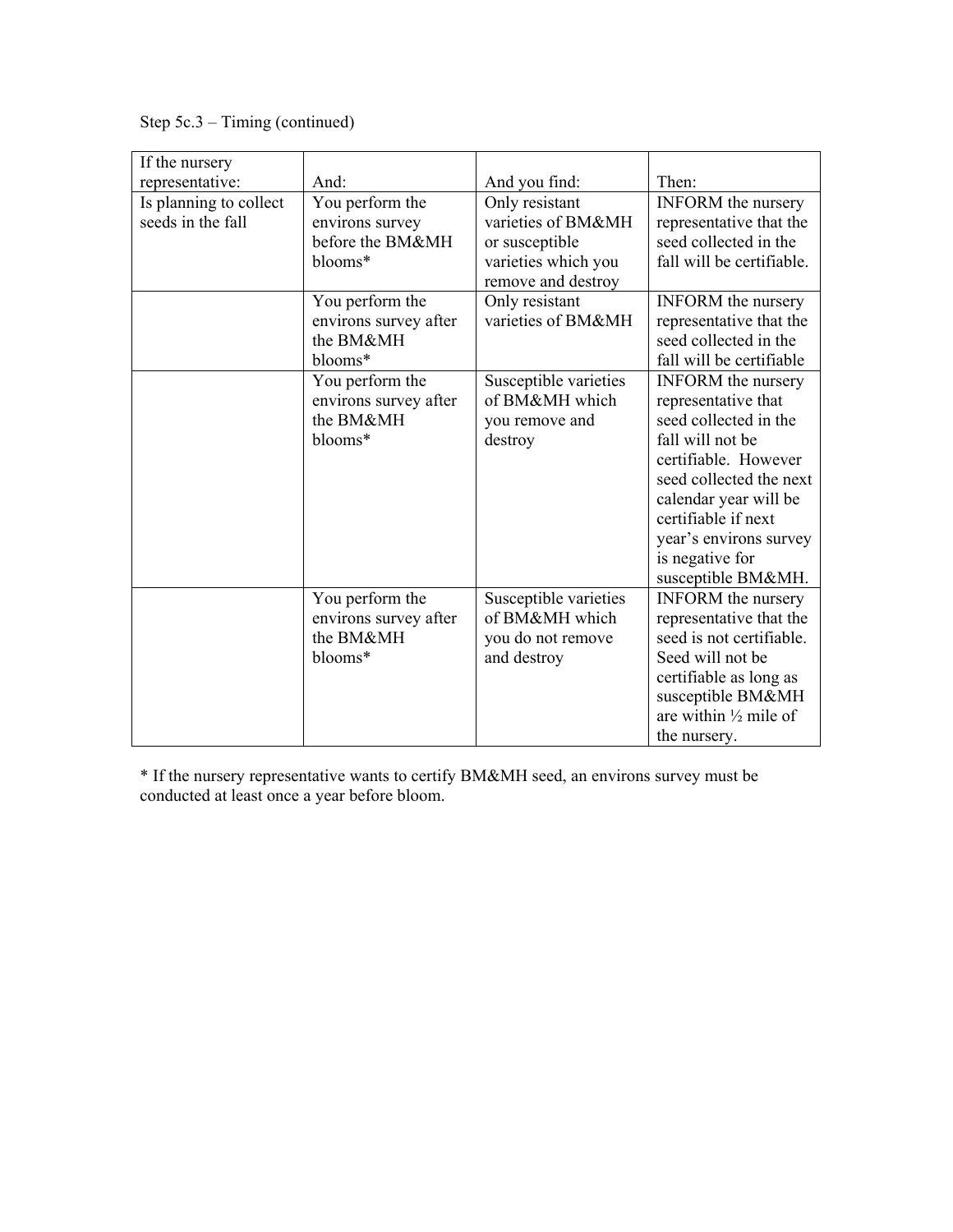Step 6a – Preliminary check of cuttings and plants.

| If the variety name is:   | And the plants were grown                                                     |                                                                                                                                                                                |
|---------------------------|-------------------------------------------------------------------------------|--------------------------------------------------------------------------------------------------------------------------------------------------------------------------------|
|                           | from:                                                                         | Then:                                                                                                                                                                          |
| Listed in 7CFR 301.38     | Seed produced at that nursery                                                 | 1 <sup>1</sup><br>PERFORM an environs<br>$survey - see Step 5c for$<br>details                                                                                                 |
|                           |                                                                               | GO to Step 6b after<br>2.<br>completing the environs<br>survey                                                                                                                 |
| Listed in 7CFR 301.38     | Seed produced at another<br>nursery or the plants were not<br>grown from seed | DETERMINE the source<br>1.<br>GO to Step 6b<br>2.                                                                                                                              |
| Not listed in 7CFR 301.38 |                                                                               | CLASSIFY as a<br>1.<br>susceptible variety.<br>Place A HOLD on the<br>$\overline{2}$ .                                                                                         |
|                           |                                                                               | shipment.                                                                                                                                                                      |
|                           |                                                                               | REFUSE to certify<br>3 <sub>1</sub><br>shipment.                                                                                                                               |
|                           |                                                                               | GIVE the nursery<br>4.<br>representative the option<br>of destroying the<br>shipment; or, sending the<br>shipment for identification<br>and testing under a<br>Limited Permit. |
|                           |                                                                               | TELL the nursery<br>5.<br>representative that<br>identification and testing<br>may take more than two<br>years.                                                                |
|                           |                                                                               | 6. If identification was<br>chosen, then after the ID is<br>made, start at the<br>beginning of this table<br>after contacting your<br>supervisor.                              |
|                           |                                                                               | DOCUMENT you action<br>7.<br>in the usual manner.                                                                                                                              |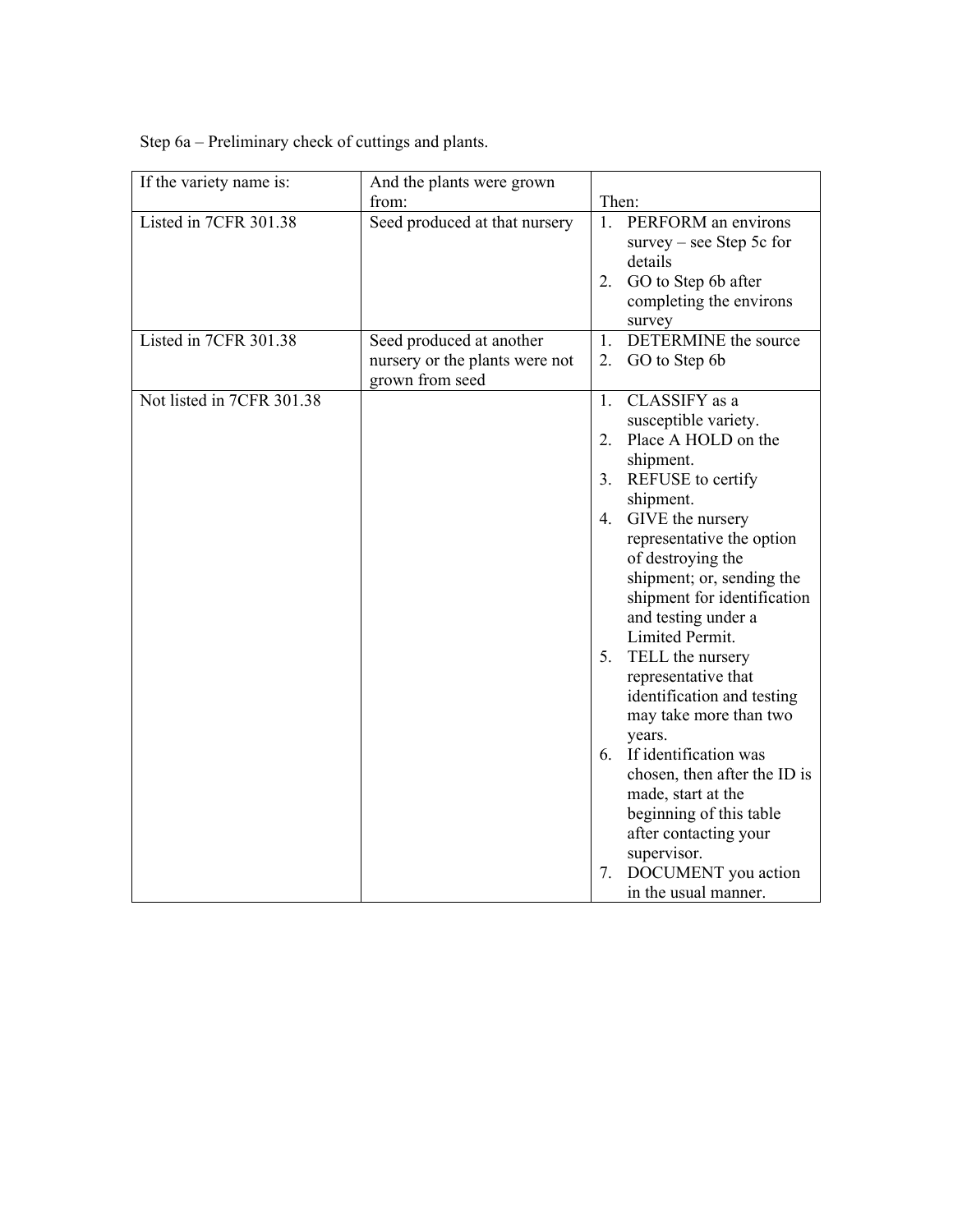| If Step 6a asked                                                            | And you found:                                                                                              | And:                                                                                               | Then:                                                                                                                                                                                                                                                                                                                                                                                                                                                                                                                                                                                        |
|-----------------------------------------------------------------------------|-------------------------------------------------------------------------------------------------------------|----------------------------------------------------------------------------------------------------|----------------------------------------------------------------------------------------------------------------------------------------------------------------------------------------------------------------------------------------------------------------------------------------------------------------------------------------------------------------------------------------------------------------------------------------------------------------------------------------------------------------------------------------------------------------------------------------------|
| you to:<br>Perform an<br>environs survey<br>Performed an<br>environs survey | Susceptible varieties<br>of BM&MH which<br>you remove during<br>the survey<br>No BM&MH or<br>only resistant |                                                                                                    | CLASSIFY as susceptible<br>1.<br>variety.<br>Place a HOLD on the<br>2.<br>shipment.<br>3. REFUSE to certify<br>shipment to a protected<br>state.<br>DOCUMENT you action in<br>4.<br>the usual manner.<br>Go to Step 6c                                                                                                                                                                                                                                                                                                                                                                       |
| Determine the                                                               | varieties<br>The source is                                                                                  |                                                                                                    | Go to Step 6c                                                                                                                                                                                                                                                                                                                                                                                                                                                                                                                                                                                |
| source<br>Determine the<br>source<br>Determine the<br>source                | certified<br>The source is<br>unknown<br>The source is<br>unknown                                           | The parentage is<br>resistant<br>The parentage is<br>unknown or the<br>parentage is<br>susceptible | Go to Step 6c<br>CLASSIFY as a susceptible<br>1.<br>variety.<br>Place a HOLD on the<br>2.<br>shipment.<br>3. REFUSE to certify<br>shipment to a protected<br>state.<br>GIVE nursery<br>4.<br>representative the option<br>sending the shipment for<br>identification and testing<br>under Limited Permit.<br>5. TELL the nursery<br>representative that<br>identification may take<br>more than 2 years.<br>If identification is chosen,<br>6.<br>then after the ID is made<br>start at the beginning of this<br>table after contacting your<br>supervisor.<br>Document your action in<br>7. |
| Determined the<br>source                                                    | The source is not<br>certified                                                                              |                                                                                                    | the usual manner.<br>Refer to actions 1 through 7 in<br>the block above                                                                                                                                                                                                                                                                                                                                                                                                                                                                                                                      |

Step 6b – Determining the Source of Plants and Cuttings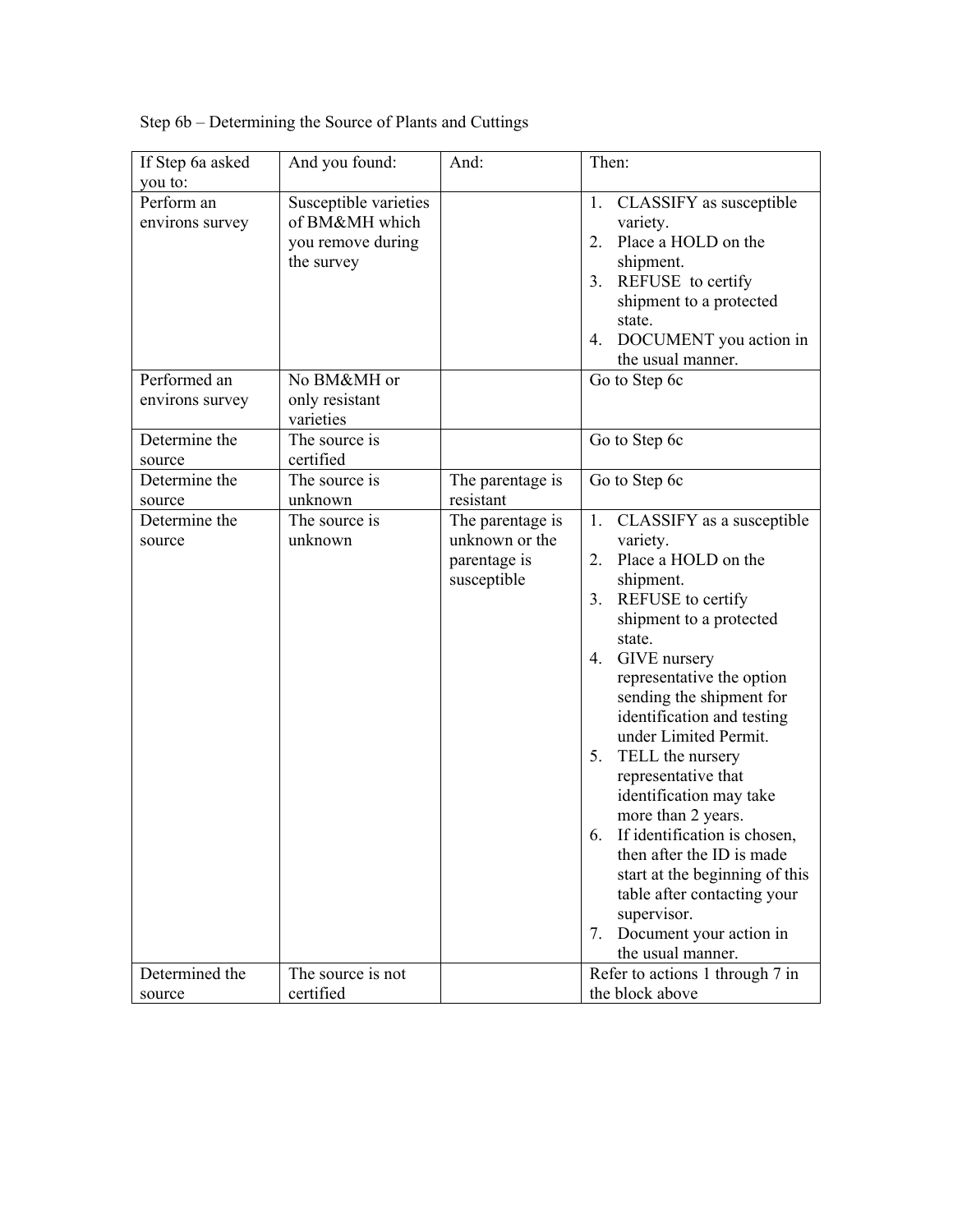|                        |  | Step 6c – Determining Whether the Plants and Cuttings are Resistant or Susceptible and Taking |
|------------------------|--|-----------------------------------------------------------------------------------------------|
| the Appropriate Action |  |                                                                                               |

| If the plant variety: | And:                     | Then:                                          |
|-----------------------|--------------------------|------------------------------------------------|
| Shows only resistant  |                          | Go to Step 7 to certify the shipment           |
| characteristics       |                          |                                                |
| Shows only            |                          | CLASSIFY the variety as susceptible.<br>1.     |
| susceptible           |                          | 2.<br>Place a HOLD on the shipment.            |
| characteristics       |                          | 3.<br>REFUSE to certify the shipment to a      |
|                       |                          | protected state.                               |
|                       |                          | 4. DOCUMENT your action in the usual           |
|                       |                          | manner.                                        |
| Shows both resistant  | Two percent or more of   | Refer to 1 through 4 on the block above.       |
| and susceptible       | the plants and cuttings  |                                                |
| characteristics       | show susceptible         |                                                |
|                       | characteristics          |                                                |
| Shows both resistant  | Less than two percent of | ROUGE out all plants and cuttings that<br>1.   |
| and susceptible       | the plants and cuttings  | show susceptible characteristics.              |
| characteristics       | show susceptible         | CLASSIFY the rest of the shipment as<br>2.     |
|                       | characteristics          | resistant.                                     |
|                       |                          | CERTIFY rest of shipment for<br>3.             |
|                       |                          | movement.                                      |
|                       |                          | Go to Step 7 to certify the shipment.<br>4.    |
| Shows no              |                          | CLASSIFY as a susceptible variety.<br>1.       |
| characteristics that  |                          | Place a HOLD on the shipment.<br>2.            |
| enable you to         |                          | 3.<br>REFUSE to certify shipment to a          |
| determine resistance  |                          | protected state.                               |
| or susceptibility     |                          | GIVE nursery representative the option<br>4.   |
|                       |                          | of sending the shipment for                    |
|                       |                          | identification and testing under limited       |
|                       |                          | permit.                                        |
|                       |                          | 5.<br>TELL the nursery representative that     |
|                       |                          | identification may take more than 2            |
|                       |                          | years.                                         |
|                       |                          | 6. If identification is chosen, then after the |
|                       |                          | ID is made start at the beginning of this      |
|                       |                          | table after contacting your supervisor.        |
|                       |                          | Document your action in the usual<br>7.        |
|                       |                          | manner                                         |
| Is a new variety for  |                          | Refer to 1 through 7 in the block above        |
| testing               |                          |                                                |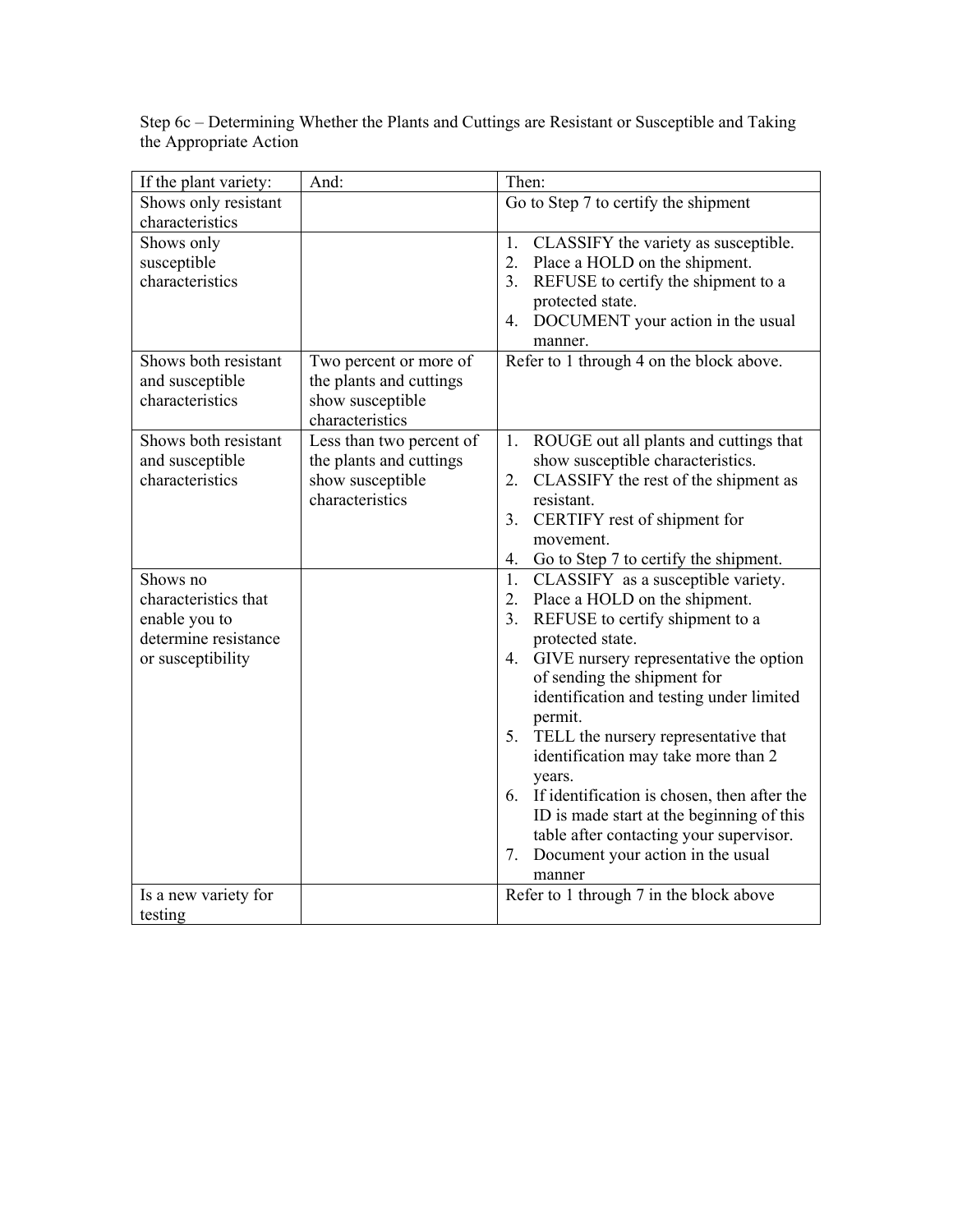Step 7 – Completing the Certification Forms

| If you are:                    | And the shipment is for: | Then:                                       |
|--------------------------------|--------------------------|---------------------------------------------|
| Certifying resistant BM&MH     | Intrastate movement      | Use federal or state certification          |
| Certifying resistant BM&MH     | Interstate movement      | Use federal certification (Federal          |
|                                |                          | Certificate PPQ form 540, or sticker        |
|                                |                          | PPQ Form 527, or state certificate of       |
|                                |                          | quarantine compliance bearing               |
|                                |                          | federal certification or authorized         |
|                                |                          | imprint of federal certification)           |
| Issuing a compliance           |                          | Use federal CA form or equivalent           |
| agreement $(CA)$               |                          | state CA form                               |
| Sending BM&MH plants for       | Intrastate or interstate | Contact PPQ State Plant Health              |
| identification                 | movement                 | Director in Minnesota                       |
|                                |                          |                                             |
| Sending BM&MH plants for       | Intrastate               | 8.<br><b>Contact Cereal Rust Laboratory</b> |
| testing                        |                          | See instructions on shipping<br>9.          |
|                                |                          | BM&MH for testing.                          |
| Sending susceptible BM&MH      | Interstate               | Contact federal or authorized state         |
| plants through a protected     |                          | inspector for a Limited Permit              |
| state to a non-protected state |                          |                                             |
| for testing                    |                          |                                             |

When you issue a certificate go to Step 8 to determine if you also need to issue a compliance agreement. Contact your supervisor if you have any questions.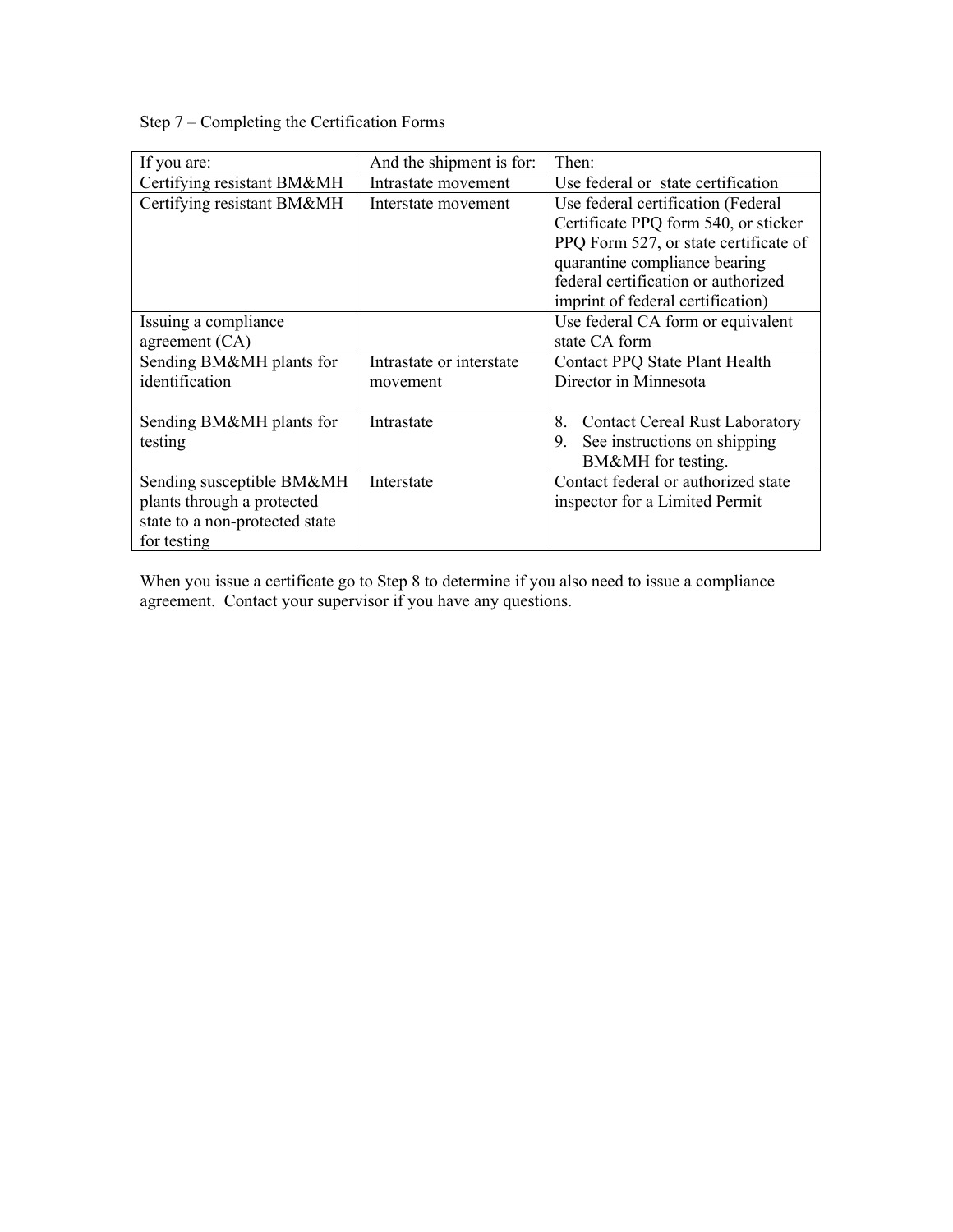Step 8 – Determining when to Establish a Compliance Agreement

NOTE: Use Step 8 only if the BM&MH is certifiable in Step 5 or Step 6.

| If the nursery representative | And based on past experience,  | Then:                           |
|-------------------------------|--------------------------------|---------------------------------|
| wants you to certify:         | the nursery representative is: |                                 |
| Only one BM&MH shipment       |                                | ISSUE certification for only    |
| for movement                  |                                | one shipment                    |
| Several BM&MH shipments       | Reliable                       | ISSUE a compliance              |
|                               |                                | agreement to the nursery        |
|                               |                                | representative along with bulk  |
|                               |                                | supply of Certificate PPQ       |
|                               |                                | Form 540 or sticker certificate |
|                               |                                | PPQ form 527 or other           |
|                               |                                | authorized certification such   |
|                               |                                | as document imprint or          |
|                               |                                | certificate of quarantine       |
|                               |                                | compliance.                     |
| Several BM&MH shipments       | Unreliable                     | <b>ISSUE</b> certificates       |
|                               |                                | individually for each           |
|                               |                                | shipment. Do not issue a        |
|                               |                                | compliance agreement.           |

The compliance agreement authorizes the nursery representative to use certification only after the inspector has physically inspected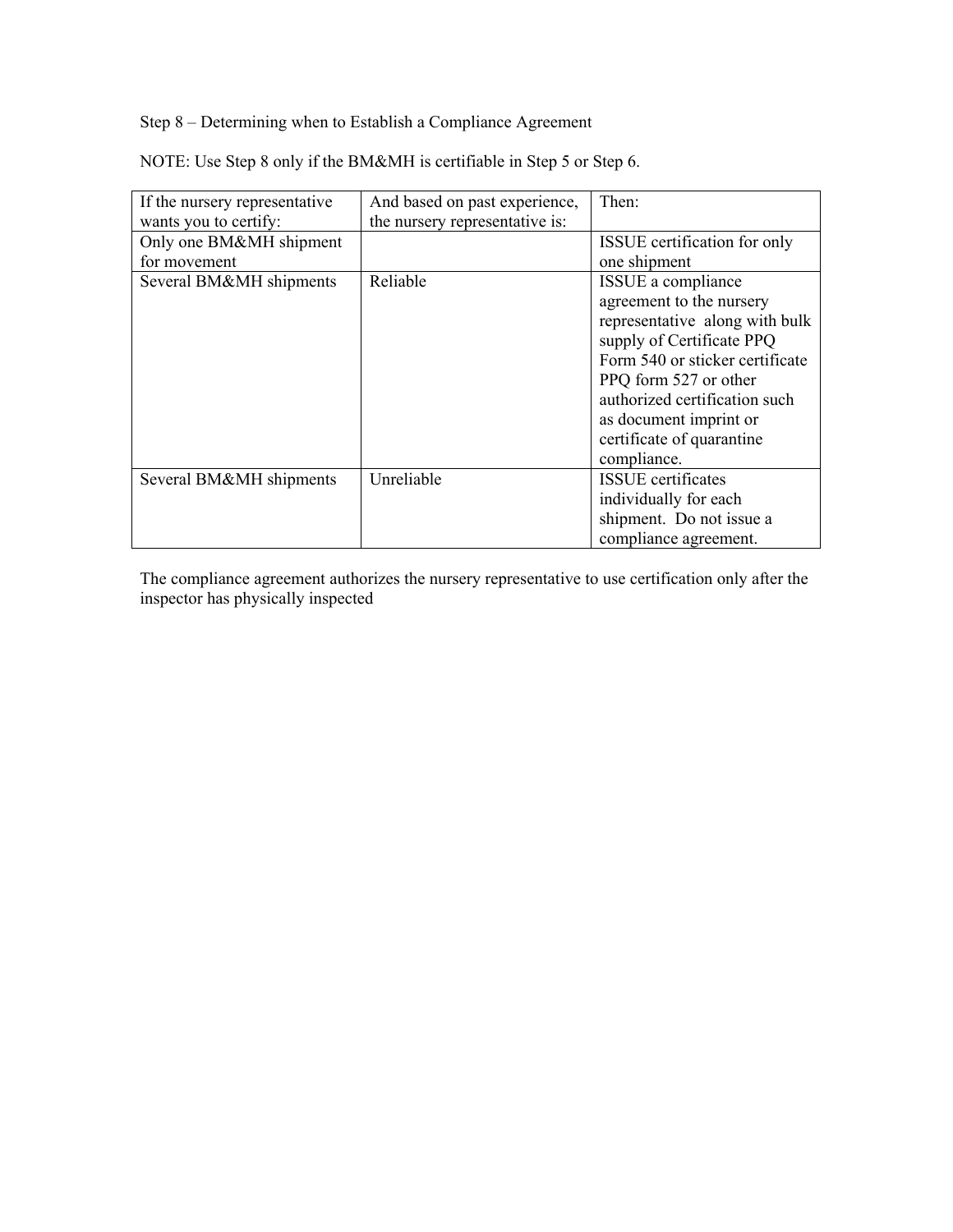### **Procedures for Preparing and Shipping Material for Identification**

Equipment Needed

- 1. Plant press or heavy weights
- 2. Newspapers
- 3. Corrugated paper
- 4. Pruning shears
- 5. Mailing container
- 6. Heat source for rapid drying

#### Preparation

- 1. Nursery representative is aware. Tell the nursery representative that the identification will take an indefinite amount of time.
- 2. Plants are safeguarded. Place a hold on the shipment. Ensure that the plants held at the nursery will remain separated from other plants in the nursery such that pollination will not occur between plants on hold and other plants in the nursery.

Cautions and warnings

If the specimens dry without pressing they are difficult to handle and identify.

Methods and procedures

Step 1 – Collecting and Preparing Specimens for Identification

- 1. Select specimens that have typical characteristics of the shipment. The specimens should include as many of the following structures as possible: leaves, stems, spines, flowers, berries and roots.
- 2. If the plant's length is less than 18 inches, then mount the whole plant. Otherwise cut the plant into sections with no sections being longer than 18 inches.
- 3. Place the plants or plant sections between several sections of newspaper or use a plant press if you have one. Press and dry plants as soon as possible after collection.
- 4. Sandwich the plants in their newspaper wrapping between two sheets of corrugated paper.
- 5. Apply pressure to the plants sandwiched between corrugated paper using either a plant press or heavy objects.
- 6. After about two weeks if you air dry, or when the specimens are dry using another heat source, carefully remove them from the press and then the newspaper.
- 7. Glue or tape each specimen to a rigid sheet of paper (like poster board).
- 8. Labeled the mounted sheets with the name of the nursery and location of the nursery, date collected and the inspectors name and number.
- 9. Place the mounted and labeled sheets in manila covers.
- 10. Package the mounted specimens so that they will not break during shipment.
- 11. Mark the outside of the package :FRAGILE, HANDLE WITH CARE AND DO NOT BEND" (Hand stamp only).
- 12. Send the package to the address that follows: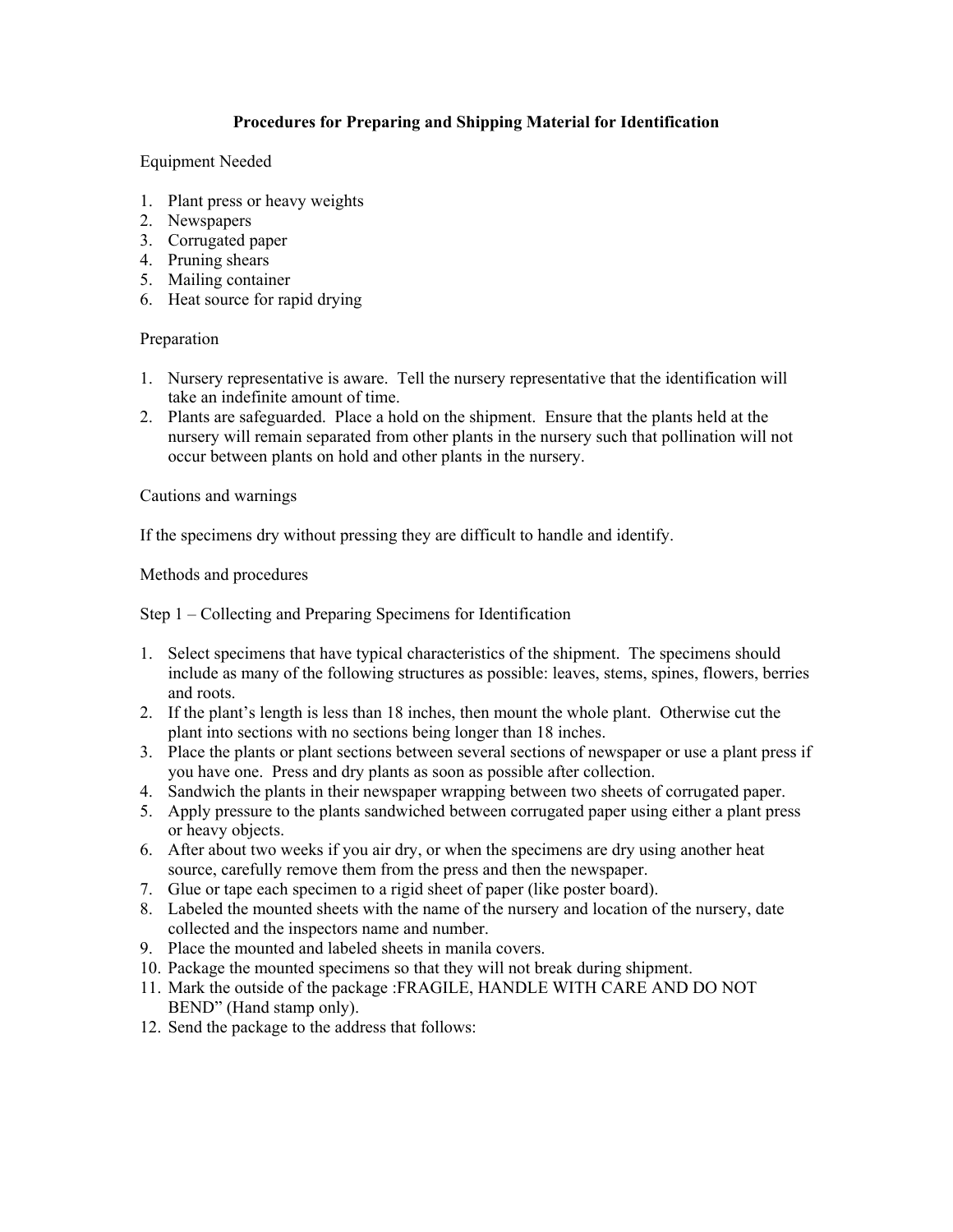## Step 2 – Sending Specimens for Identification

| If the Specimens are for: | Then:                                          |
|---------------------------|------------------------------------------------|
| Identification            | Contact the PPQ State Plant Health             |
|                           | Director in Minnesota and request a            |
|                           | Limited Permit.                                |
|                           | Prepare specimens per instructions in Step     |
|                           |                                                |
|                           | Mail specimens according to instructions<br>3. |
|                           | on the Limited Permit to the State Plant       |
|                           | Health Director in Minnesota.                  |
| Resistance testing        | Go to section for testing for susceptibility   |

Step 3 – Waiting for the results

- 1. Update the nursery representative on the status of the identification
- 2. When you receive the results from the identification immediately give them to the nursery representative.
- 3. Take the appropriate action on the balance of the shipment in the nursery.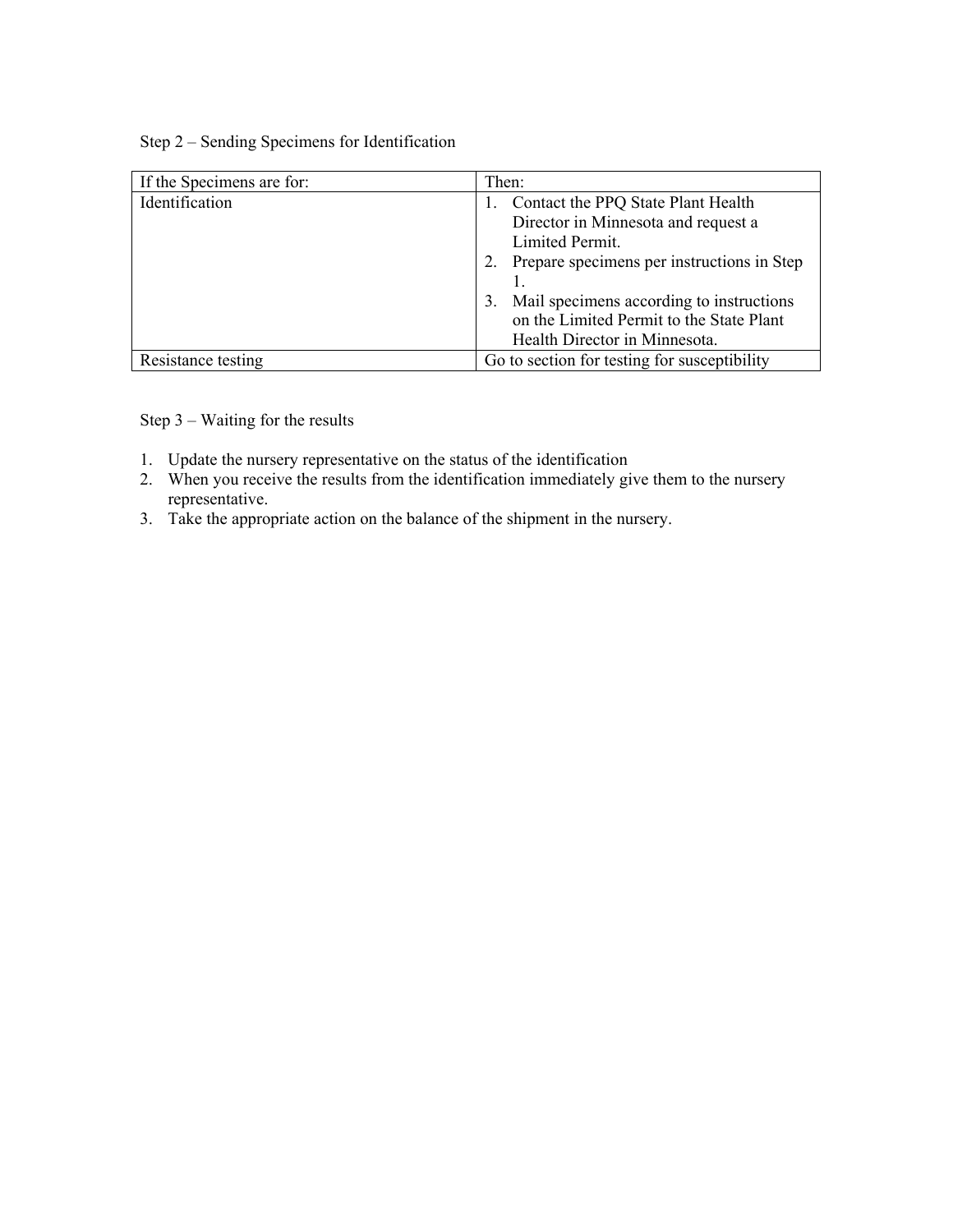### **Procedures for Preparing and Shipping Material for Testing for Susceptibility to Black Stem Rust**

#### Equipment

- 1. Pruning shears
- 2. Shovel or spade
- 3. Soiless potting media to keep roots damp
- 4. Plastic bag
- 5. Shipping container

#### Preparation

- 1. Nursery representative is aware. Tell the nursery representative that the identification will take an indefinite amount of time.
- 2. Plants are safeguarded. Place a hold on the shipment. Ensure that the plants held at the nursery will remain separated from other plants in the nursery such that pollination will not occur between plants on hold and other plants in the nursery.

#### Cautions and warnings

- 1. If the specimens dry out enroute testing may not be possible.
- 2. Shipment must have a USDA permit affixed to the outside of the container when shipped.

Methods and procedures

Step 1 –Preparing Plants for Shipping

- 1. Trim stems to a maximum of 8 inches inleght.
- 2. Wrap or pot plant using moist potting mixture, not field top soil. OR Remove all soil from roots, wash roots clean and ten wrap roots in moist paper towels or other non-soil material to keep the roots from drying out enroute.
- 3. Wrap roots and non-soil material in plastic bag.

Step 2 – Sending Specimens for Testing

| If specimens are for: | Then:                                                                                                                                                                                                                                                                                                 |
|-----------------------|-------------------------------------------------------------------------------------------------------------------------------------------------------------------------------------------------------------------------------------------------------------------------------------------------------|
| Resistance testing    | Contact the USDA-ARS Cereal Rust Laboratory for a<br><b>Limited Permit</b><br>Prepare specimens per instructions in Step 1.<br>Mail specimens according to instructions on the<br>3.<br>Limited Permit to: USDA-ARS Cereal Rust<br>Laboratory, University opf Minnesota, St. Paul,<br>Minnesota 55108 |
| Identification        | Go to section for identification                                                                                                                                                                                                                                                                      |